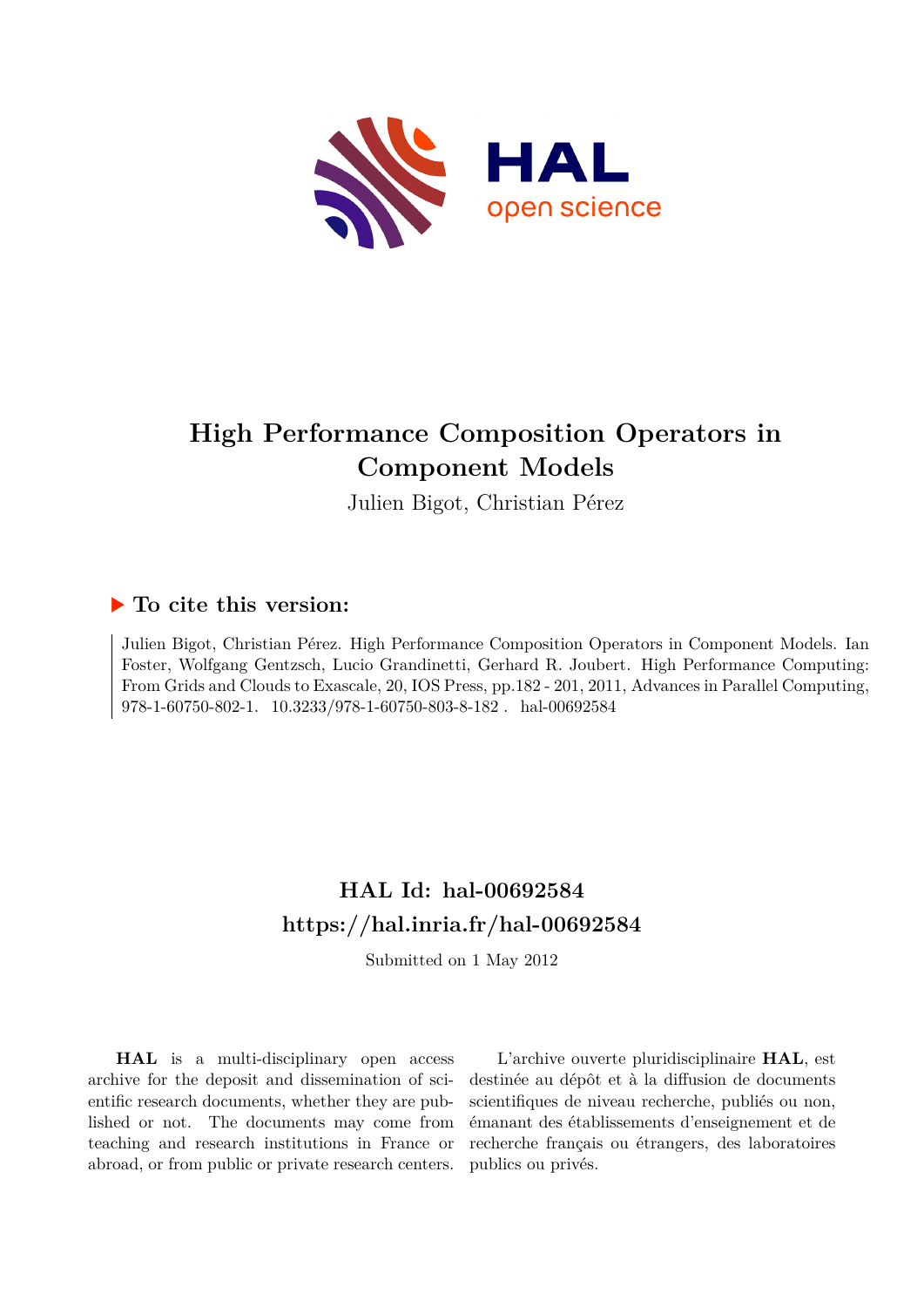# High Performance Composition Operators in Component Models

Julien BIGOT <sup>a</sup> and Christian PÉREZ<sup>b,1</sup>

a *INSA Rennes/LIP, France* b *INRIA/LIP, France*

Abstract. Scientific numerical applications are always expecting more computing and storage capabilities to compute at finer grain and/or to integrate more phenomena in their computations. Even though, they are getting more complex to develop. However, the continual growth of computing and storage capabilities is achieved with an increase complexity of infrastructures. Thus, there is an important challenge to define programming abstractions able to deal with software and hardware complexity. An interesting approach is represented by software component models. This chapter first analyzes how high performance interactions are only partially supported by specialized component models. Then, it introduces HLCM, a component model that aims at efficiently supporting all kinds of static compositions.

Keywords. Component, Connector, Genericity, High Performance Computing, Parallel Computing.

## 1. Introduction

As computing and storage capacities increase, numerical scientific applications would like to benefit from them to improve accuracy—by refining their level of discretization for example—and/or realism—by integrating more phenomena in their models. Therefore, applications are becoming more and more complex.

In addition to the complexity coming from applications, application developers also have to face to the fast evolution of resource complexity. The complexity ranges from nodes which can have multiple processors with many cores, some of which might be GPUs<sup>2</sup>, to node infrastructures which can be a supercomputer, a cluster, a federations of clusters, a grid, a cloud, or a federation of clouds—also known as sky computer. Hence, achieving efficient executions of an application on a wide range of infrastructure is challenging and is a burden of application developers.

Existing High Performance Computing (HPC) oriented programming models, however, usually provide models very close to the machines such as MPI [21] for homogeneous clusters/supercomputers, threads for multi-core nodes, or OpenCL [24] for nodes equipped with GPUs.

<sup>&</sup>lt;sup>1</sup>Corresponding Author: Christian Perez, LIP, ENS Lyon, 46 allée d'Italie, 69364 Lyon Cedex, France E-mail: christian.perez@inria.fr.

<sup>2</sup>Graphical Processing Uning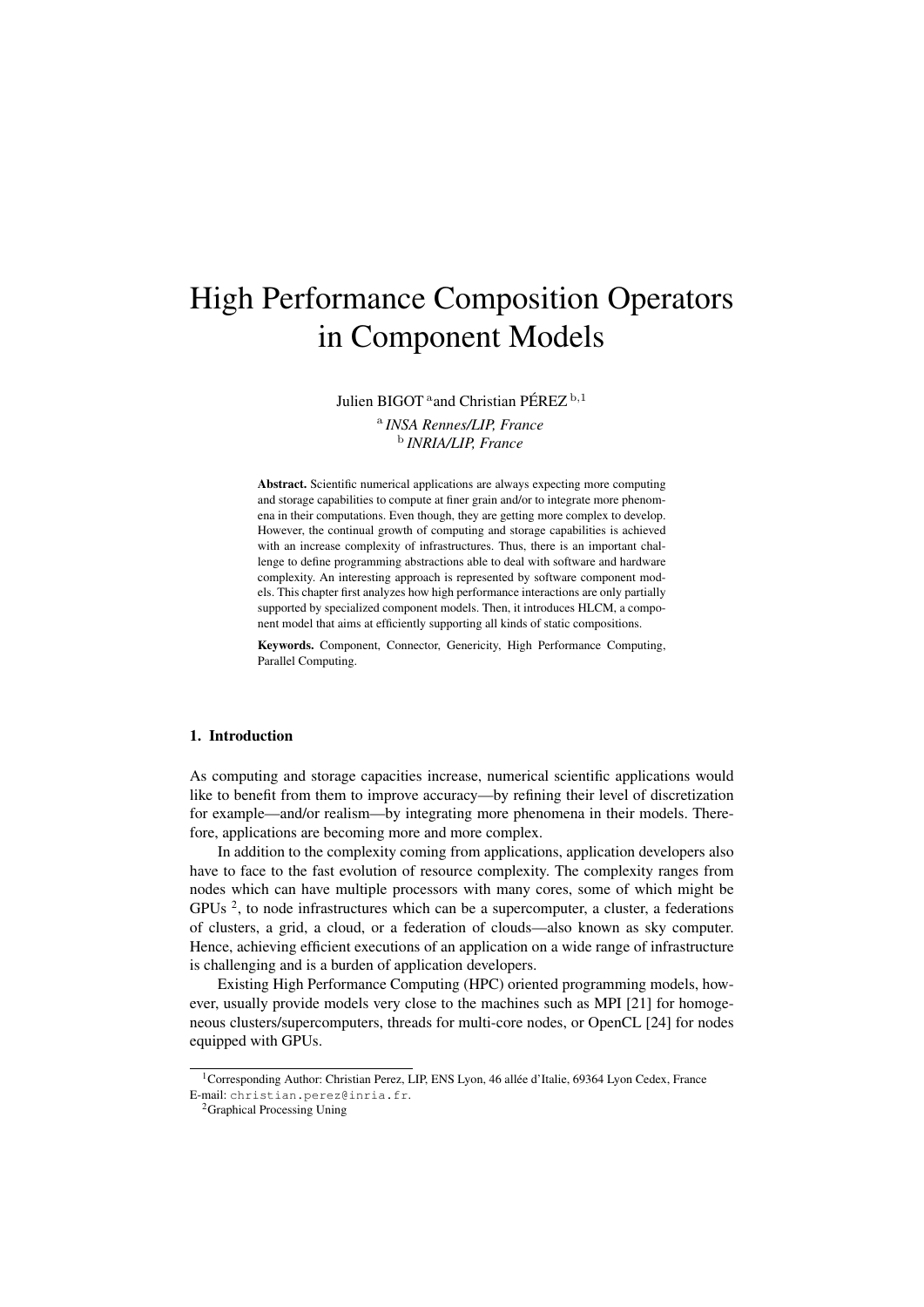While partitioned global address space (PGAS) languages, e.g. OpenMP [31], aim at hiding such resource complexity, they do not address application complexity as they are usually variations of an imperative or object oriented sequential language, like Fortran and C/C++ for OpenMP. Therefore, they are not primarily targeting the simplification of the design of complex applications on complex resources [35].

An important challenge is hence to design programming abstractions which have to be simple enough to let application developers concentrate on the functional parts of their applications by hiding resource complexity and let applications be able to efficiently make use of a wide range of resources.

An old trend to deal with application complexity is proposed by software component models [27,35]. This approach advocates for composition: it promotes creating applications by *assembling* rather than *developing*. Different composition kinds exist such as spatial and temporal compositions. Two great success stories of the software component approach are the pipe operator in operating systems and data flow models.

This chapter surveys various approaches that have been proposed for using component models for HPC applications. It also describes the High Level Component Model (HLCM), a model aiming at efficiently enabling all kinds of spatial compositions within a unique model. The remainder of the chapter is organized as follows. It first begins by analyzing requirements of HPC applications and whether such requirements can be achieved by standard component models. Then, it studies various works that have brought partial support of parallel programming paradigms in component models. Last, it describes HLCM, a component model that aims to achieve a synthesis of these works.

#### 2. Component Models from HPC's Perspectives

### *2.1. Overview of Classical Component Models*

Component models are an important topic in distributed computing. Many models have been proposed either by industry—EJB [18] by Sun Microsystems, CCM [29] by OMG, SCA [30] by OSOA, or .NET by Microsoft—or by research groups—Fractal [15], GCM [9], HOCs [20], etc.

A consensus on component models seems to emerge from all these works and it is consistent with the definition given by Szyperski et al. [35]. A *component* is a black box that interacts through *ports* that describe what it provides and what it requires. Ports express a kind of interaction, such as remote method invocation or message passing. An *assembly* is a set of interconnected components that can be statically described through an *architecture description language* and/or it can be built dynamically through a modeldependant API. In all cases, a third entity is able to manage connections between components. A *primitive* component is a component whose implementation is in a native programming language such as C++, FORTRAN, JAVA, etc. A *composite* component is a component whose implementation is an assembly of components. Hence, composite components can produce hierarchies of components.

## *2.2. Analysis of HPC Application Requirements*

Two features of classical component models are of importance for scientific applications.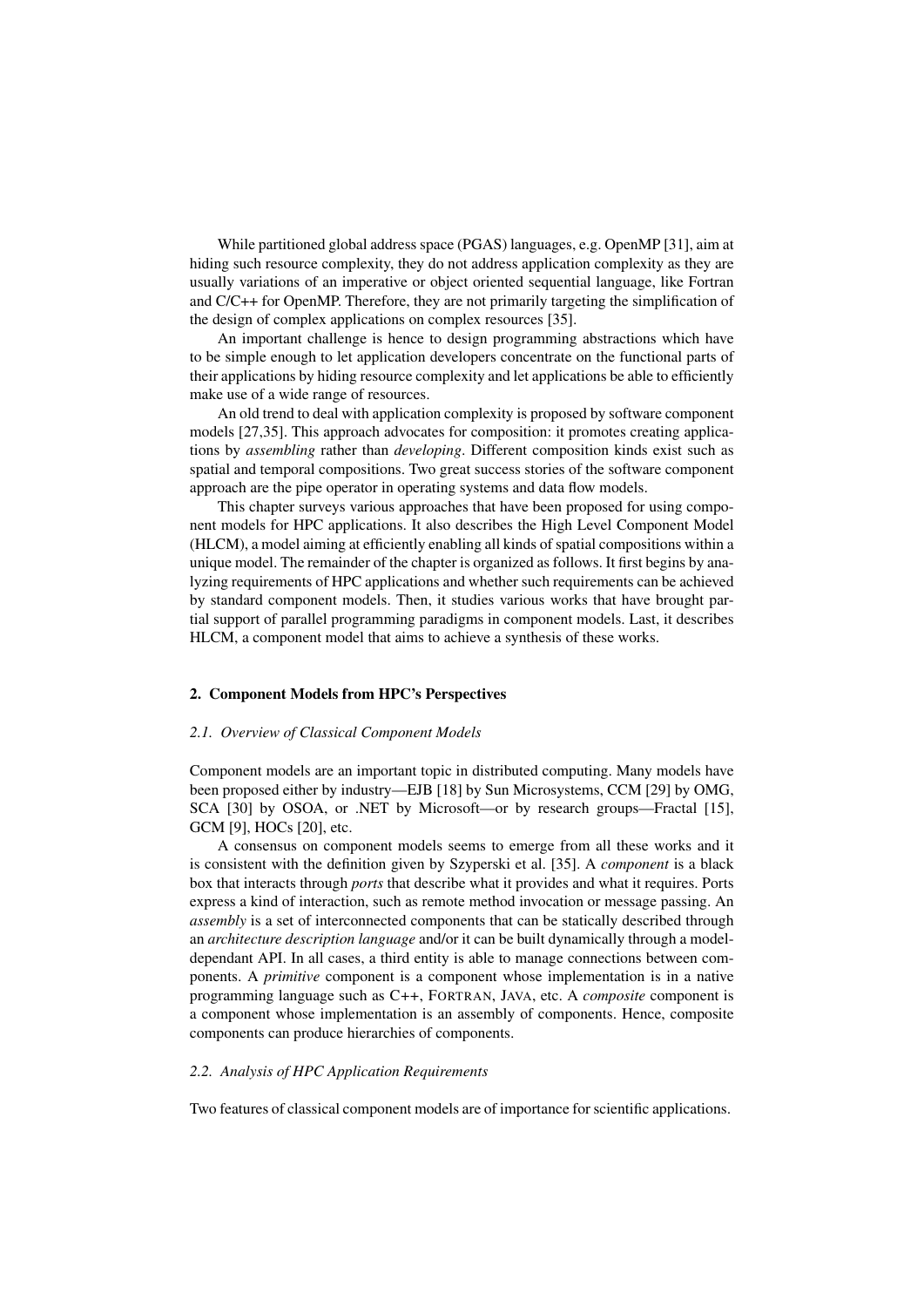- the black box behavior of components eases their re-use;
- the separation of concern between functional codes (e.g. a numerical method) and non functional codes (e.g. a load balancer) is well suited for their development by domain experts.

In addition, scientific applications also require the four following HPC-related features: performance, adaptability and support for long-lifespan. A first requirement is *performance*. Overhead coming from the programming model has to be as low as possible. For example, a method invocation between two locally connected components should be the same as a native method invocation, provided the two components are using the same programming language.

A second important requirement is that HPC-oriented component models should be able to *exploit hardware* such as massive parallelism, GPUs, or high performance networks. Therefore, they should support adequate parallel programming paradigms such as collective communications,  $M \times N$  invocations, and algorithmic skeletons [17]. This support should come without incurring overhead such as useless memory copy.

A third requirement is to support the long lifespan of HPC applications. Hardware evolution is hard to anticipate when designing an application. To solve this issue, component models should let application development be as independent as possible from execution resources. This constraint applies to primitive and composite components.

Legacy implementations of parallel programming paradigms are able to take into account some of these constraints with the help of parameters—for example, the number of processes for an MPI application. Such parameters have to be set when execution resources are known.

However, having one single integer parameter is not always enough. When porting an application from one parallel architecture to another, such as a grid, some parts of the structure of the application also need to be changed to adapt the implementation of the used programming paradigms. For example, porting an MPI application to a grid may require to add several communicators to differentiate local low latency communications from global high latency communications [23].

Thus, the main point to evaluate the relevance of component models for scientific applications appears to be how a component model supports parallel programming paradigms that abstract resources.

Classical component models fail to provide an adequate basis for HPC applications as they are unable to abstract parallel paradigms. An application developer has to manually implement them with the provided concepts—usually remote method invocation with some light support for group communications. Therefore, the next section deals with component models specialized for HPC applications.

## 3. On the Support of Parallel Paradigms in Specialized Component Models

This section analyzes the support of some common parallel paradigms in component models: parallel components (SPMD), inter parallel component communications ( $M \times$ N), collective communications, data sharing, workflow and algorithmic skeletons (in particular the task-farm skeleton).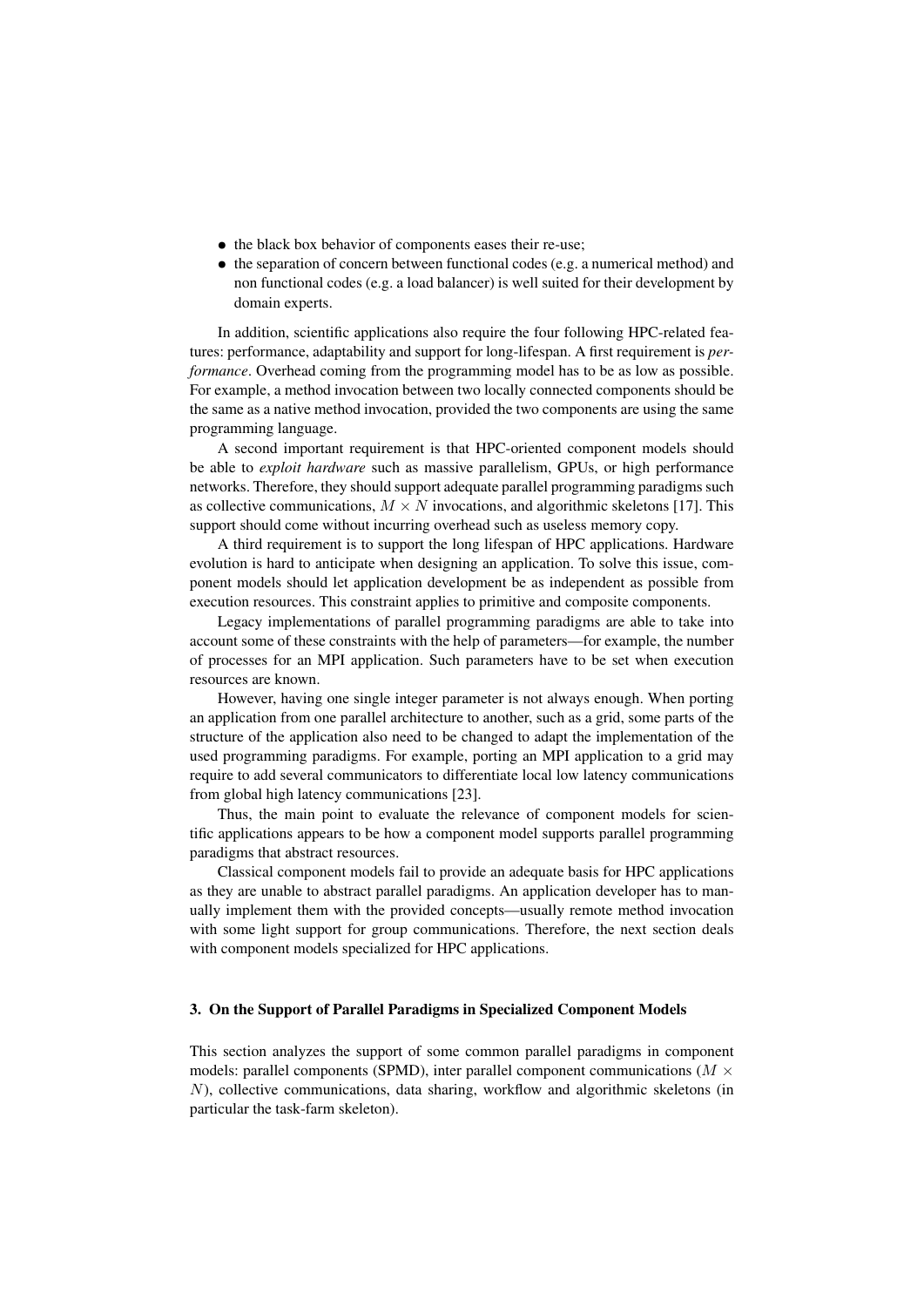## *3.1. SPMD in Component Models*

A very common and useful feature for scientific applications is the support of parallel components as they can handle the Single Program Multiple Data (SPMD) paradigm. A parallel component has a cardinality that represents the number of its instances, each of which is assumed to be allocated to a distinct (logical) processor. The instances usually communicate with an external library that offers message passing and collective communications. The number of processors to use for each parallel component as well as their placement depends heavily on resources. Similarly, collective communication algorithms as well as communication between components also depend on resources. Let us analyze four component model examples that provide SPMD support.

### *3.1.1. Common Component Architecture (CCA)*

Parallel components belong to the core of CCA [4] which distinguishes the concepts of Single Component Multiple Data (SCMD) and Multiple Component Multiple Data (MCMD). However, by default, CCA only deals with local interactions. It means that parallel components in CCA are assumed to use an external mechanism such as MPI to manage communications that are internal to a parallel component.

The SCMD approach distributes all instances of parallel components on the same set of processors and by default replicates connections on every processor as shown in Figure 1. On the opposite, the MCMD approach enables to distribute each parallel computing component on a distinct set of processors and to make use of a coupling component distributed over all processors. For example, computing components can be connected to a coupling component as illustrated in Figure 2.



Figure 1. SCMD coupling of two parallel compo- Figure 2. MCMD coupling of two parallel components (cohorts) c1 and c2 on four processors p1-p4. nents (cohorts) c1 and c2 on two processors each.

At runtime, parallelism is fully managed by the selected communication library, usually MPI. Moreover, this library is used to deploy components. CCA runtime is only used for local interactions. More recently, the support of remote method invocation has been added to CCA [25]. As far as we know, such a feature is not used within a parallel component. However, it is very useful to handle communication between MCMD components without the need for a coupling component.

The CCA approach is interesting because it simplifies porting SPMD application to CCA. Parallel code coupling in CCA enables to hide complex issues such as language interoperability (thanks to Babel). However, by default, CCA does not handle data redis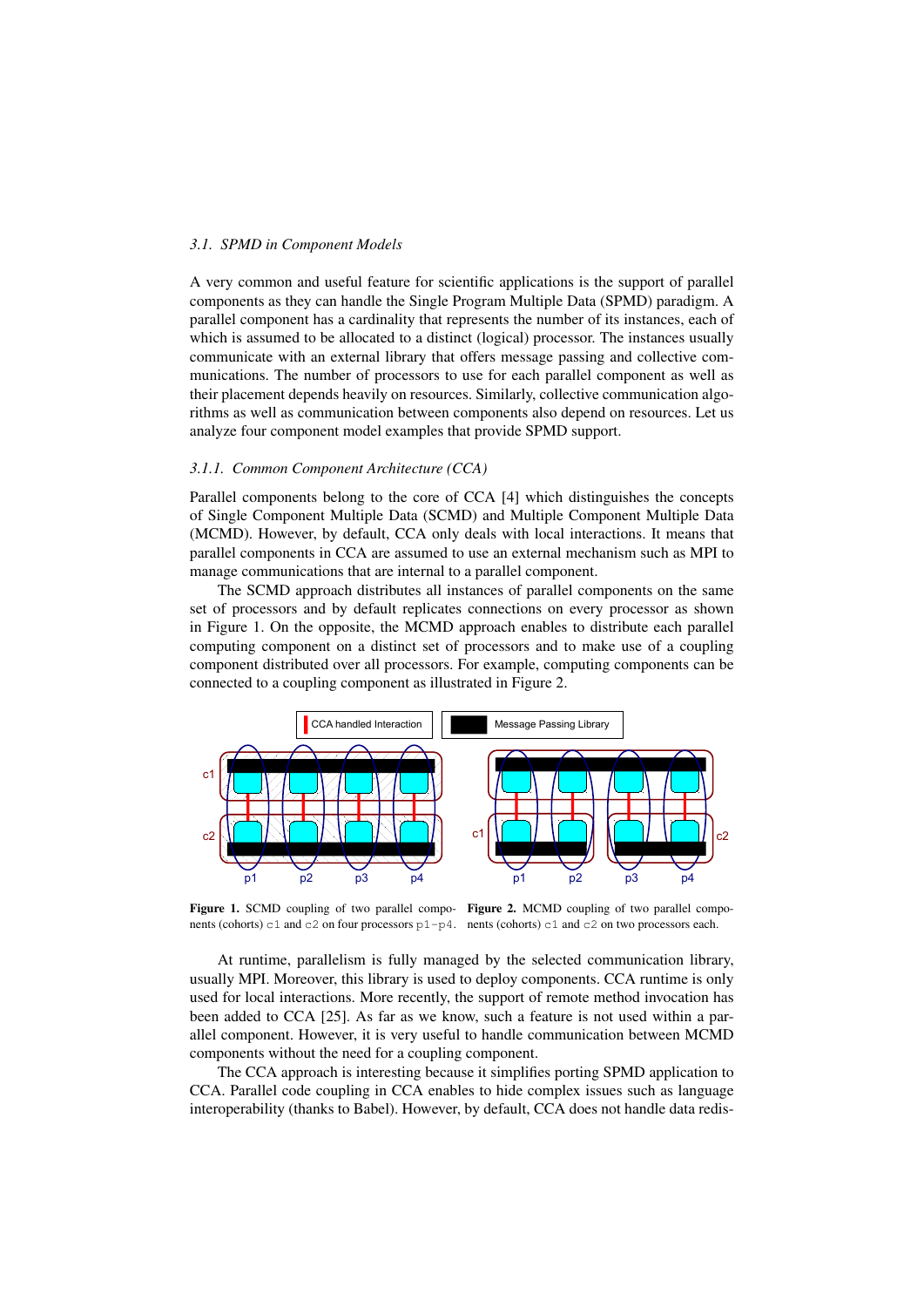tribution issues between parallel components. The MCMD approach enables to delegate such a redistribution to a dedicated component, even though such a component is specific to a coupling. But, the problem of controlling the mapping of components on processors in function of the resource structure is left to application developers.

## *3.1.2.* SCIRUN2

SCIRUN2 [37] is an implementation of CCA that extends the model by supporting parallel method invocations  $(M \times N)$  between parallel components. To benefit from this extension, one has to specify which ports of the components are parallel. Parallel ports have to be connected to another parallel port. Hence, it is not possible to connect a parallel provides port to a sequential uses port and vice-versa.

To make use of a parallel uses port, all the members of a parallel component have to perform a collective call to a method of such a port. Each member sends a part of the data to its associated member of the parallel component that provides the service. The associated member is the component instance with the same rank than the sender in the destination parallel component (modulo its cardinality) as shown in Figure 3. Thus, the actual data redistribution is the burden of application developer.



Figure 3.  $M \times N$  coupling of parallel components in SCIRUN2.

As an extension to CCA, SCIRUN2 inherits its main benefits and drawbacks. It eases the coupling of parallel code by enabling the description of parallel interactions. However, data redistribution remains the responsibility of functional components. SCIRUN2 does not simplify a lot component development or reuse because there is very limited support to take into account all data redistribution issues.

## *3.1.3.* GRIDCCM

GRIDCCM [32] extends CCM with support for parallel components and for data redistribution in  $M \times N$  method invocations. A GRIDCCM parallel component is made of two parts as shown in Figure 4: a data distribution descriptor and an SPMD code implementation whose cardinality is controlled by an attribute. Similarly to CCA, instances of a parallel component need to use a mechanism outside GRIDCCM for communications inside a parallel component. It is often a message passing library such as MPI.

Parallel components can interact with sequential or parallel components through uses or provides ports. Internally, GRIDCCM manages two interfaces for each par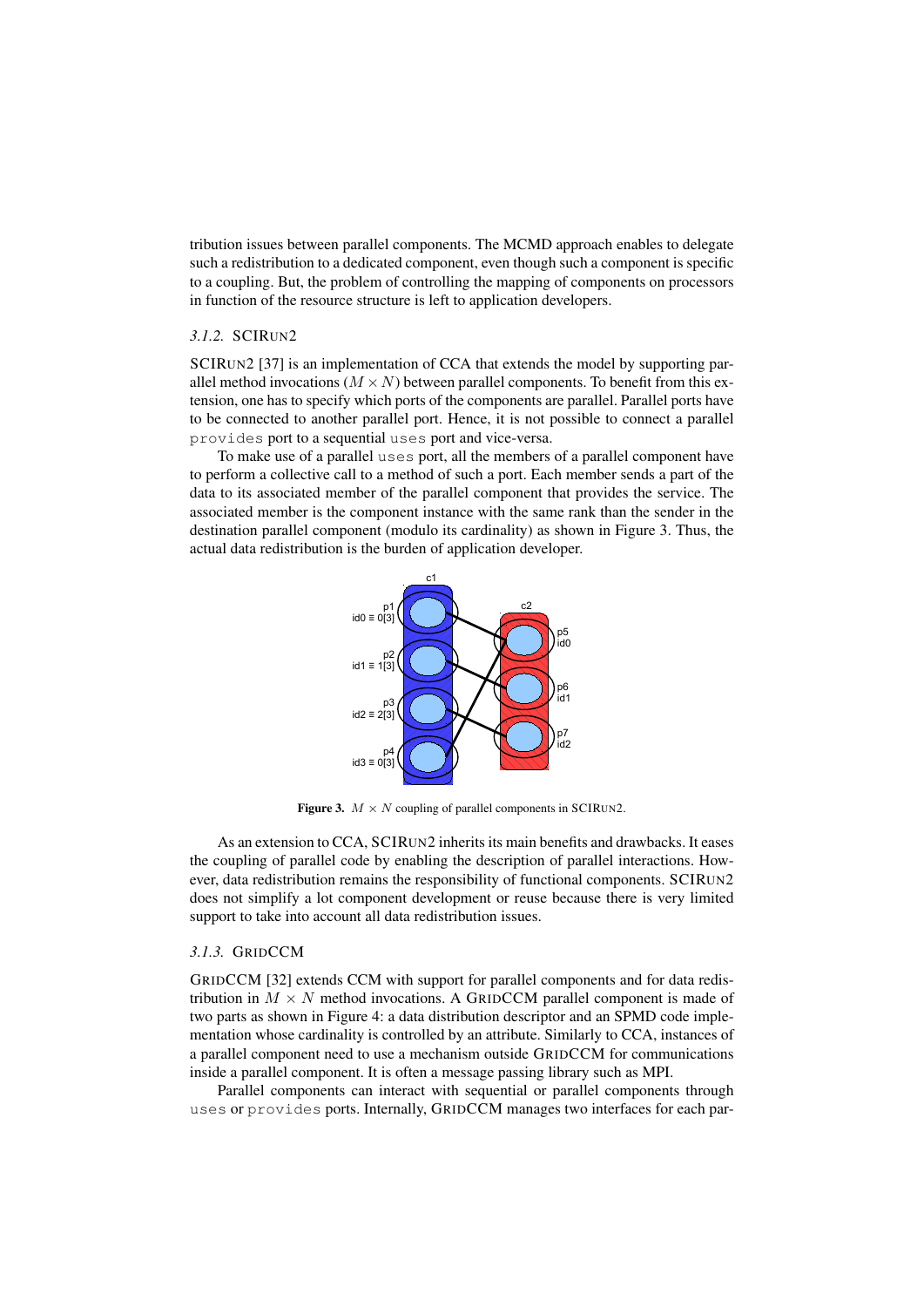allel port: one to interact with sequential components and one to interact with parallel components. Interfaces differ because parallel interactions need more meta-data such as data-redistribution information. Implicit  $1 \times N$  or  $N \times 1$  data distributions –derived from the general data redistribution support of GRIDCCM– enable a transparent binding between parallel and sequential ports.



Figure 4. Parallel implementation of a component in GRIDCCM.

During  $M \times N$  communications, distinct data redistributions may be required for the parameters and for the return value of a method invocation. Such redistributions are handled by parallel stubs and skeletons that are generated by a GRIDCCM compiler. When connecting components, internal introspection mechanisms are used to configure them with information such as the number of uses and provides component instances.

With respect to CCA, GRIDCCM offers a higher level of abstraction that maintains the properties of uses and provides ports for parallel components and hides most of the data distribution issues. However, as for CCA/SCIRUN2, parallel GRIDCCM components are restricted to resources natively supported by an external communication library and by data distribution libraries. Moreover, there is a hidden dependency that the same communication library implementation has to be used by all parallel components.

#### *3.1.4. Replicating Components*

Replicating components have been proposed as an extension to CCM [10]. They aim to provide a clear definition for parallel components—a set of component instances—and to intra-parallel component communications. It is based on three concepts: replicating component, AnyToAny connection and collective communication component.

In [10], a replicating component is defined as an algorithmic skeleton whose content is another component and that has a parameter: the number of replicas. When instantiated, its content is replicated into replicas. Replicas can be interconnected with AnyToAny connections, which interconnects a set of AnyToAny ports. An AnyToAny port is made of two object interfaces of the same type: one that is provided—similarly to a provides port— and one that is used—similarly to a multiple uses. Thus, all components taking part to an AnyToAny are fully interconnected.

A collective communication component can be used to provide a higher abstraction than just the point-to-point abstraction offered by an AnyToAny port. For example, a collective communication can provide a port whose interface is derived from MPI.

An assembly with replicating component is abstract: it needs to be transformed into a concrete assembly once the number of replicas is known as shown in Figure 5. Repli-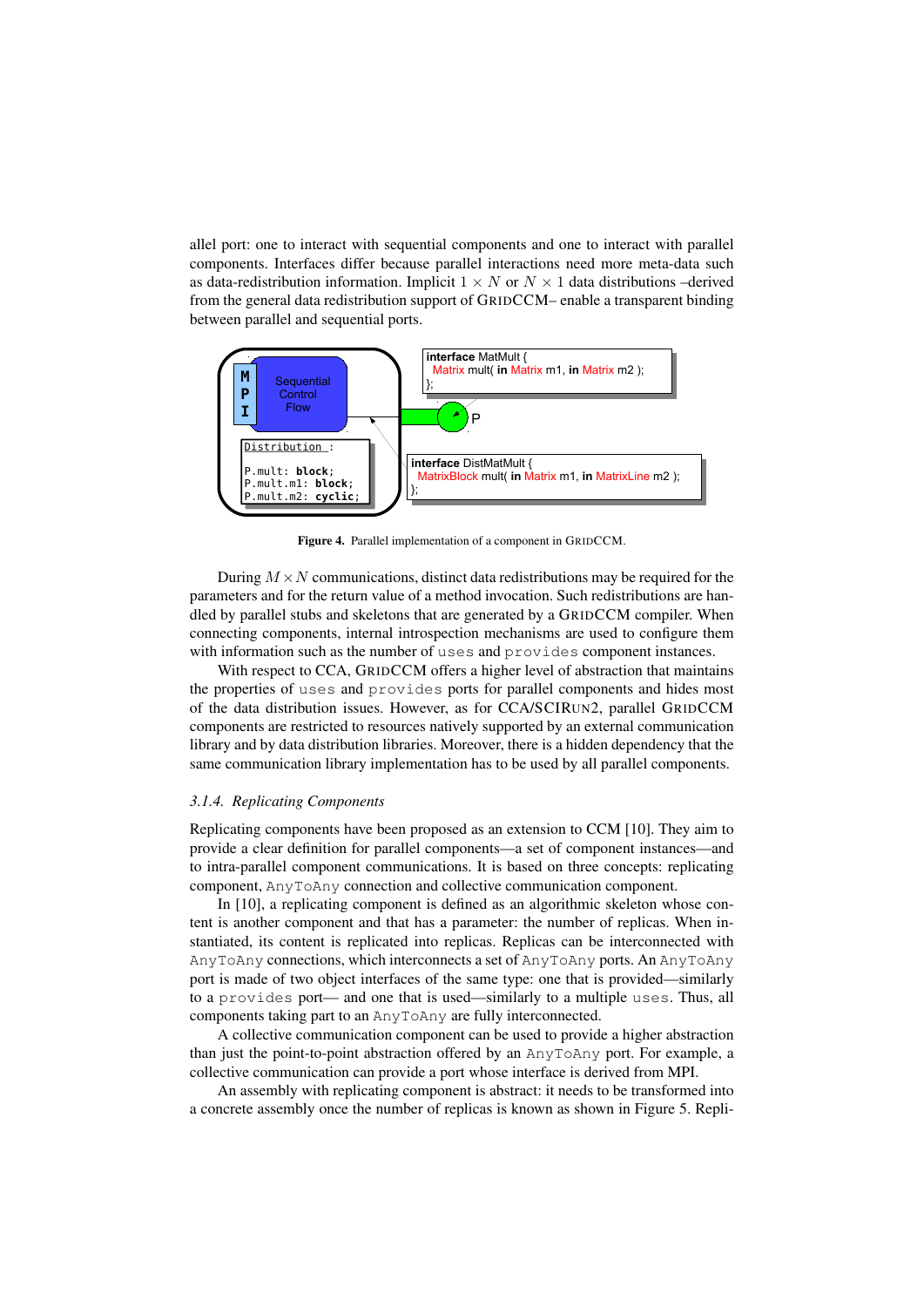

Figure 5. Example of transformation of an assembly with a replicating component.

cating components are replaced by an assembly of replicated component instances and AnyToAny connections are replaced by classical uses and provides connections. Hence, the resulting concrete assembly can be deployed by standard CCM tools.

By allowing to choose run-time parameters (the number of replicas) for the assembly, this approach offers a finer control than GRIDCCM or SCIRUN2. However, parallel interactions between replicated components are not considered by this approach such as with plain CCA.

In conclusion, this work enables to express collective communications within a parallel component. It is then easier to select the best communication interactions with respect to a given infrastructure. Moreover, it also enables to define hierarchical parallel components, that is to say collective communications spread over several composites.

## *3.2. Data Sharing Between Components*

A second feature that may be useful to scientific applications and that has been integrated into component models is the sharing of data between components. Data sharing enables a set of components to access a common piece of data, either in read-only or in read-write mode. This is particularly useful for large data which requires highly irregular accesses. The implementation of such a paradigm highly depends on the component placement: sharing memory is easy between components located inside the same process, while a middleware is required for achieving this on grids [6].

## *3.2.1. Data Sharing Ports*

Data sharing between components has been proposed as an extension to CCM [7] and to CCA and FRACTAL [8]. This extension introduced two new kinds of ports: share and access ports that respectively enable to share a piece of data and to access such a shared piece of data. An access port can be connected to a unique share port.

share or access ports are visible from the component implementation through dedicated interfaces, respectively SharePort and AccessPort, illustrated in Figure 6 and Figure 7. These interfaces offer both access methods, to obtain a local memory address to the shared data, and consistency-related methods, such as acquiring or releasing a lock.

Components making use of data sharing ports need to be compiled with a dedicated compiler. Similarly to GRIDCCM, such a compiler generates stubs and skeletons to pro-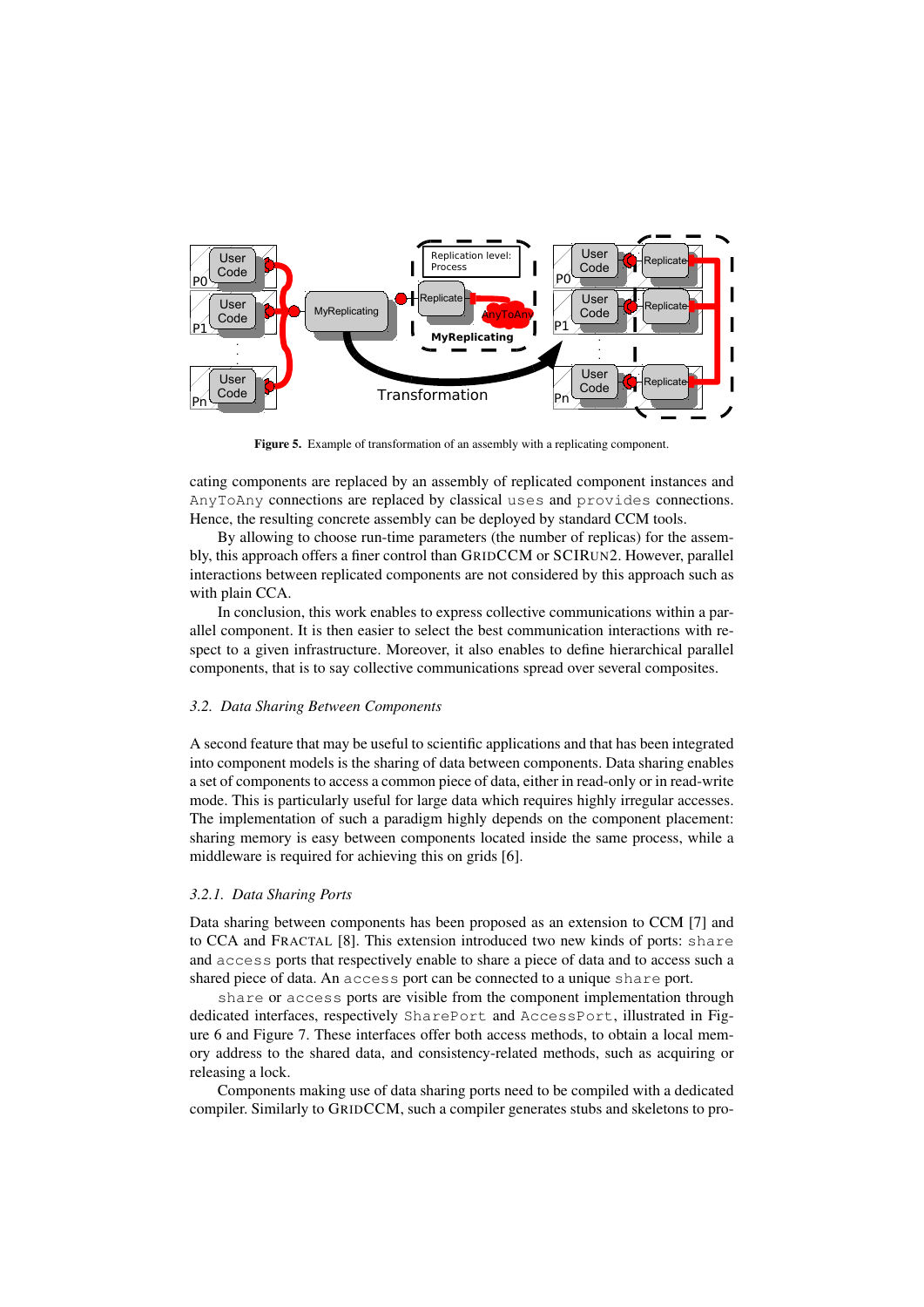```
interface AccessPort {
 void* qet_pointer();
 long get_size();
 void acquire();
 void acquire read();
 void release();
}
                                     interface SharePort : AccessPort {
                                     void set_pointer( void* data,
                                                         long size );
                                     }
```
Figure 6. Interface offered by an access port.

Figure 7. Interface offered by a share port.

vide the implementation of SharePort and AccessPort interfaces with respect to the actual shared data types that are specified in an extended OMG IDL for the CCM implementation. Stubs and skeletons are generated to use a particular shared memory interface: it can directly be the process memory for components inside the same process, a shared memory segment if components are on the same node, a distributed shared memory (DSM) for clusters or a shared data service such as JUXMEM for grids.

By mapping the memory of a component to shared data, ports such as share and access offer a simple implementation of the data sharing paradigm. However, they require a dedicated compiler and the employed middleware needs to be specified at compile time.

### *3.3. Workflow and Component Models*

Adding dataflow and/or workflow capabilities to a spatial component model enables to support both spatial and temporal compositions within a unique and coherent model. Several works have been pursued into that direction. For example, SCA enables a primitive component implementation to be a workflow (BPEL) but only spatial composition is possible between components [30]. On the contrary, several workflow models enable a spatial description for a task implementation such as Triana [36] or ASKALON AGWL [19]. But, spatial composition is not possible between tasks or between sub-workflows. The remainder of this section presents STCM which does not have these limitations.

## *3.3.1. Spatio-Temporal Component Model (STCM)*

STCM [13] extends the Grid Component Model (GCM) [9] with workflow concepts borrowed from the ASKALON Grid Workflow language (AGWL) [19]. It defines taskcomponents as well as a new kind of port, the input/output ports, which are used to describe data dependencies between tasks.

The assembly description language supports both spatial and temporal compositions. It is derived from the FRACTAL description language with new constructs to describe temporal relationships between components inspired from AGWL. An example of an STCM application is given in Figure 8.

In STCM, a task-component has only one task. A task-component differs from a component as it has to implement a specific interface—TaskControler—that contains the prototype of the method to execute when a task has to be executed by the component. Such a method can access input data through its input ports and it can set its results by setting the output ports.

A task-component has an extended life-cycle whose state diagram contains a new state—running—to represent a task-component whose task is currently being executed, as shown in Figure 9.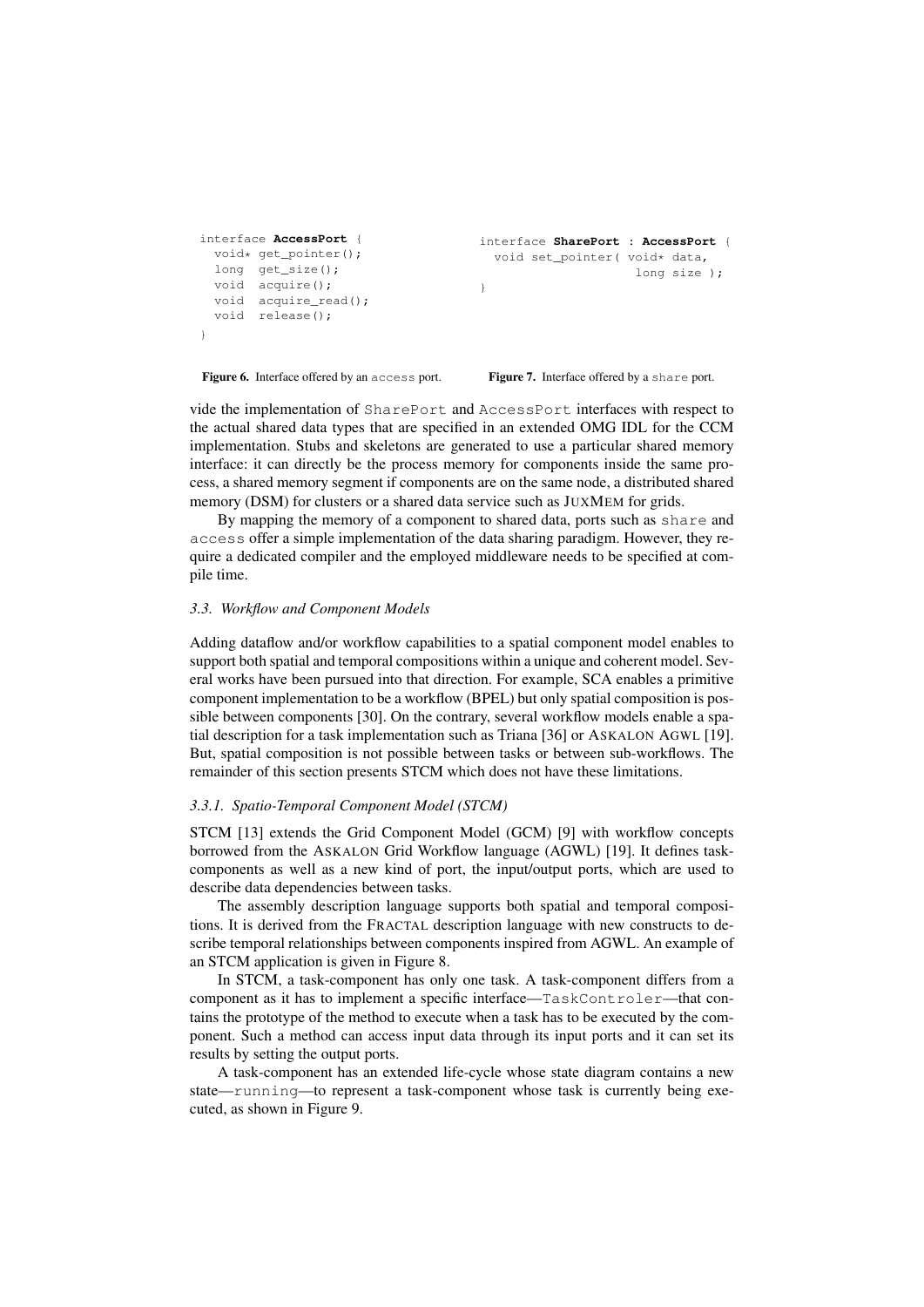```
<component name ="exApp">
 <input name="vI" type="Vect"/>
<body><component name="Init">
  <input name="ii1" ... set="vI"/>
  <output name="io1" ... />
   <output name="io2" type="double" />
</section>
 </component>
 <component name="A">
  <input name="a" ... set="ci.io1"/>
  <client name="pA" ... set="B.pB"/>
 </component>
  <component name="B">
 // in: double b, out: double outB
 <server name="pB" type="GetRes"/>
 </component>
 <sequence name="seq1">
  <instance name="ci" compRef="Init">
   // block is on the right
  </sequence></body>
</component>
                                     <parallel name="ParallelCtrl">
                                        <instance name="a" compRef="A"/>
                                        <instance name="b" compRef="B"/>
                                      <section>
                                        <exectask nameInstance="a"/>
                                       <section>
                                        <while name="LoopCtrl">
                                         <input name="c" type="double"
                                                 set="ci.io2"
                                                 loopSet="B.outB"/>
                                         <condition> c<0.1 </condition>
                                        <loopBody>
                                         <exectask nameInstance="b">
                                           <input name="b" set="c"/>
                                          </component>
                                         </loopBody>
                                        </while>
                                       </section>
                                      </parallel>
```
Figure 8. Main elements of an application description in STCM: Instance a is executed in parallel of multiple executions of Instance b (while loop); they can communicate through the connection of the ports pA and pB.



Figure 9. State diagram describing the life-cycle of a task-component in STCM.

A dedicated workflow engine has been developed to execute an STCM assembly: it instantiates components, launches tasks and manages data transfers. The instantiation of a task-component can be delayed until either the flow of control reaches it, or one of its provide ports is used.

STCM enables both the description of spatial and temporal dependencies between primitive and composite components. Its runtime is more complex since it has to contain a specialized workflow engine. However, STCM does not support parallel components nor data sharing.

#### *3.4. Algorithmic Skeletons and Task-Farm in Component Models*

Algorithmic skeletons [17] can be defined in component models as parameterizable patterns for composites. Skeletons usually have a first set of parameters to specify their behavior and a second set of parameters that adapt them to resources. A replicating component is an example of an algorithmic skeleton. This section focuses on the support of the task-farm skeleton in component model as it is a very common skeleton in HPC applications. Then it deals with more general support for skeletons.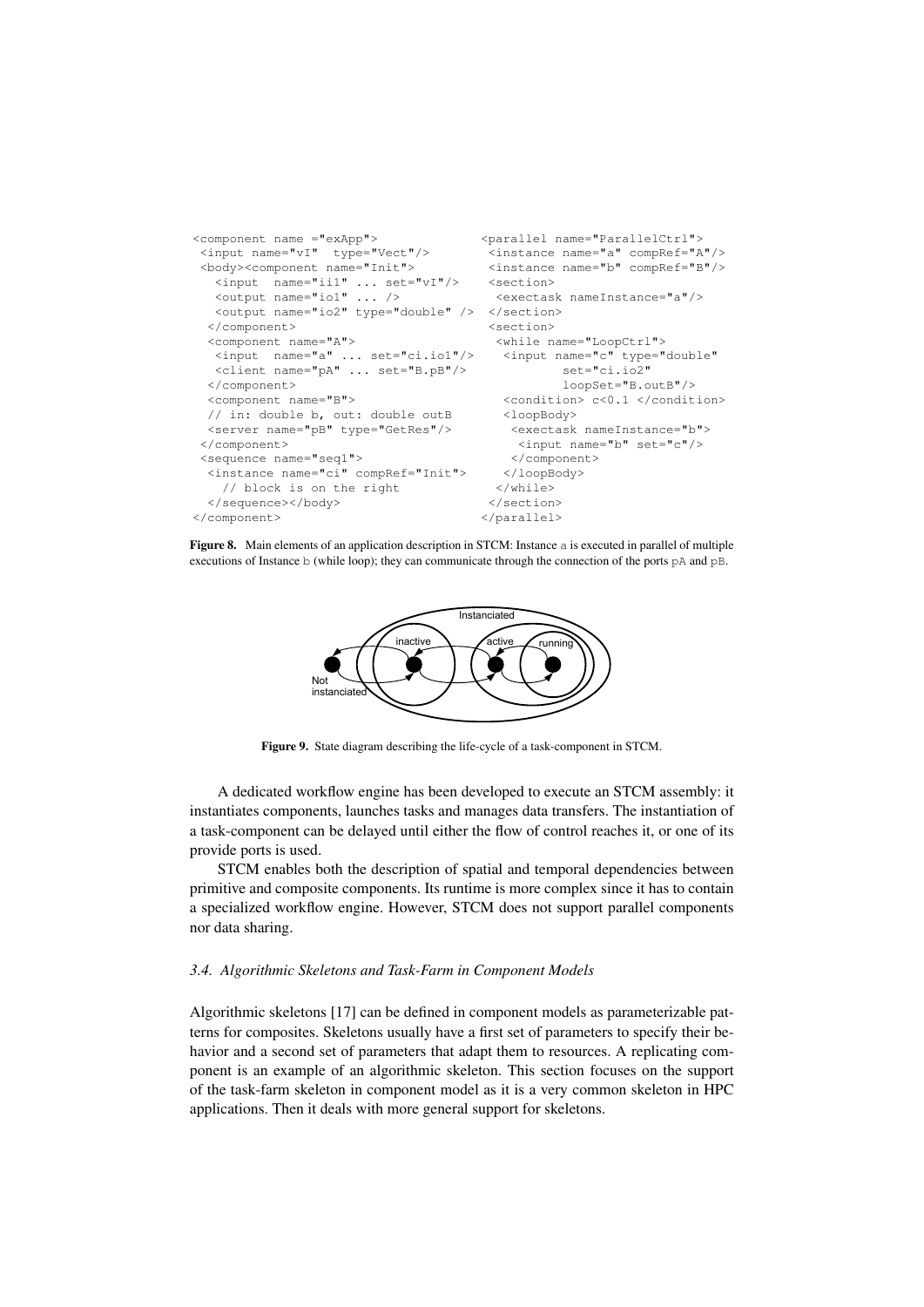

Figure 10. Examples of collection transformation based on a round-robin policy (a) and on a DIET policy (b).

### *3.4.1. Collection Based Task-Farm Skeleton*

An implementation of the task-farm skeleton (also known as master-worker relationships) has been proposed as an extension to CCM, FRACTAL and CCA [14]. This extension introduced the concept of collection to describe a task-farm content as an assembly of components.

A collection has two parts: a component assembly to replicate (the worker part) and an association of worker ports to the collection's ports (the dispatch and collect part). There are two strategies for such associations: i) all worker ports are accessible through the collection's ports or ii) a single collection port aggregates the worker ports. In the latter case, a mechanism is needed to dispatch an invocation of a collection port to a worker port: the request transport policy. Such a policy could be implemented with components or with an existing middleware such as DIET [16].

Being abstract, a collection needs to be concretized to be deployed. This step typically occurs at deployment time when resources are known. Two parameters have to be set: the initial number of worker instances and a request transport policy whose instantiation will actually connect collection's ports to workers' ports.

Although this approach is limited to the task-farm skeleton, it is interesting as it enables the use of farms of tasks in component models without modifying the components at runtime. It is easy to use since it maintains classical use/provide interactions for collections. Eventually, by delaying transformation to deployment, an application can be adapted to available resources. This approach has been studied in [5], however, automatically making efficient parameter choices was not considered in the general case.

#### *3.4.2. Spatio-Temporal-Skeleton Component Model (STKM)*

A more general approach to provide algorithmic skeletons in component models has been studied in STKM [2]. STKM extends STCM with (behavioral) skeletons [3] such as pipeline or farm. Such skeletons can be used as regular components in an assembly. Data stream ports are also defined to enable interactions between skeletons.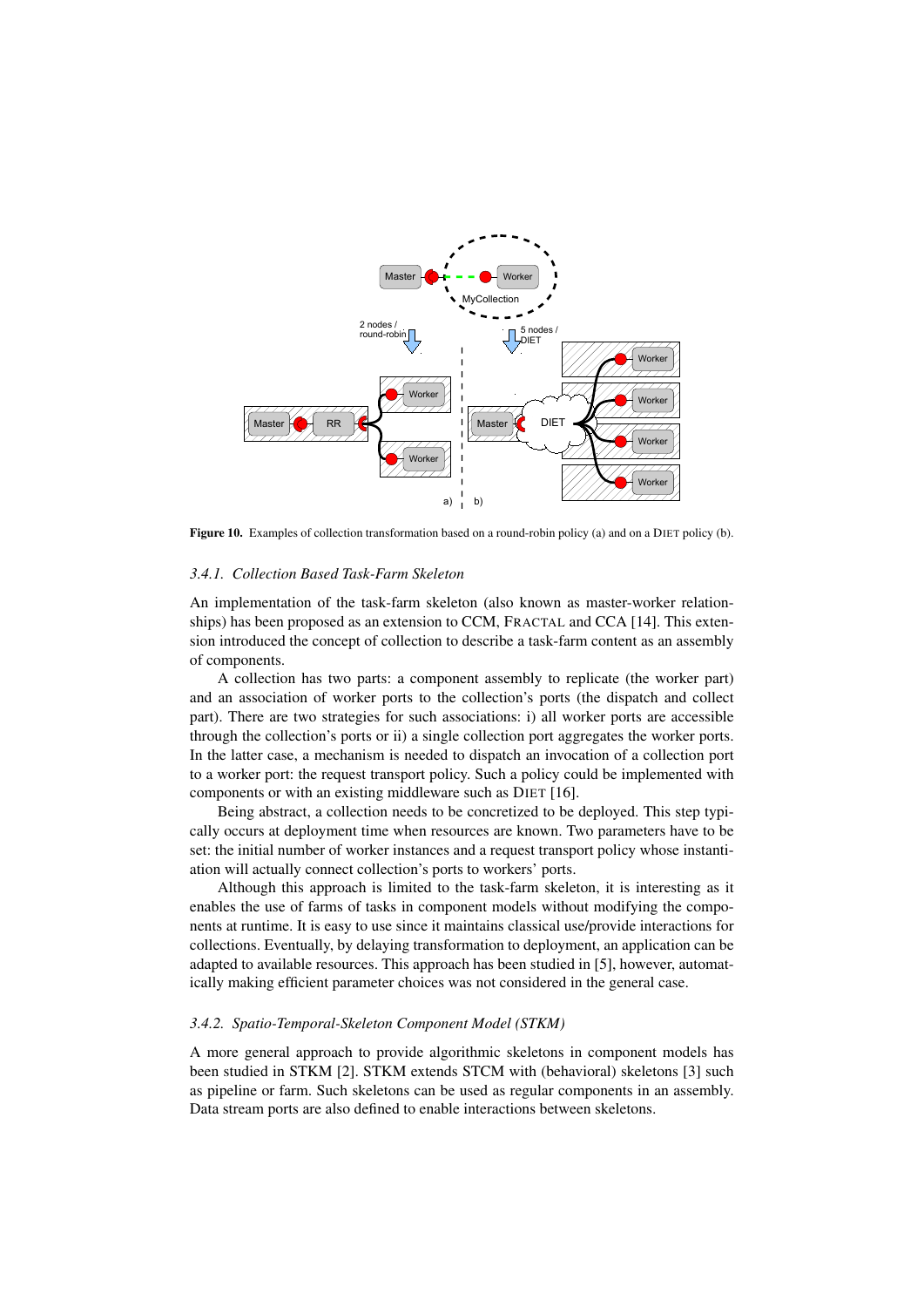A skeleton in STKM offers an external interface which is defined by a set of ports (similarly to regular components) and an internal interface which presents parameterization points. When instantiating a skeleton, each of the parameterization points needs to be fulfilled, for example by a component type, and its ports need to be connected. Ports of a component used to fulfill a parameterization point can also be connected to components outside the skeleton. Figure 11 illustrates the task-farm skeleton.



that exposes two data stream ports and a parameterization point.

Figure 12. Deployed task-farm with 3 workers (Compo A).

As for collections, an assembly with skeletons is abstract. To be made concrete, a skeleton needs to be replaced by its implementation, usually a composite. The content of such a composite can therefore change in function of execution resources. For behavioral skeletons, managers aiming to deal with adaptation issues belong to this composite. An example of a deployed task-farm is given in Figure 12.

STKM extends STCM with behavioral algorithmic skeletons based on data streams. This behavior is closer to classical skeleton models than the model proposed by the collection based approach. STKM abstracts a programmer from many issues and enables skeletons to be transparently adapted to available resources. However, the number of skeletons in STKM is fixed and there is not any mechanism for a user to specialize their implementation. Moreover, STKM does not support other HPC features.

#### *3.5. Discussion*

This section has presented various works that aimed to extend component models with features generally required for HPC applications. There is no single component model that supports all of them. These features have various impacts on component models, which can be classified along two axis:

- 1. Some features introduce new kinds of interactions between components while some introduce new kinds of component implementations;
- 2. Some features are static—they only impact the assembly used for the deployment while some are dynamic—they impact the behavior of a component assembly during runtime.

Hence, Table 1 classifies the studied extensions based on these two axis. Except for data sharing, each feature relies on the introduction of several concepts which belong to both categories—new interactions and new implementations.

Most of the studied features are static with the exception of dataflow and workflow that are dynamic, as they impact components' life-cycles. However, algorithmic skeletons may also have a dynamic part if they provide adaptability capability such as behavioral skeletons.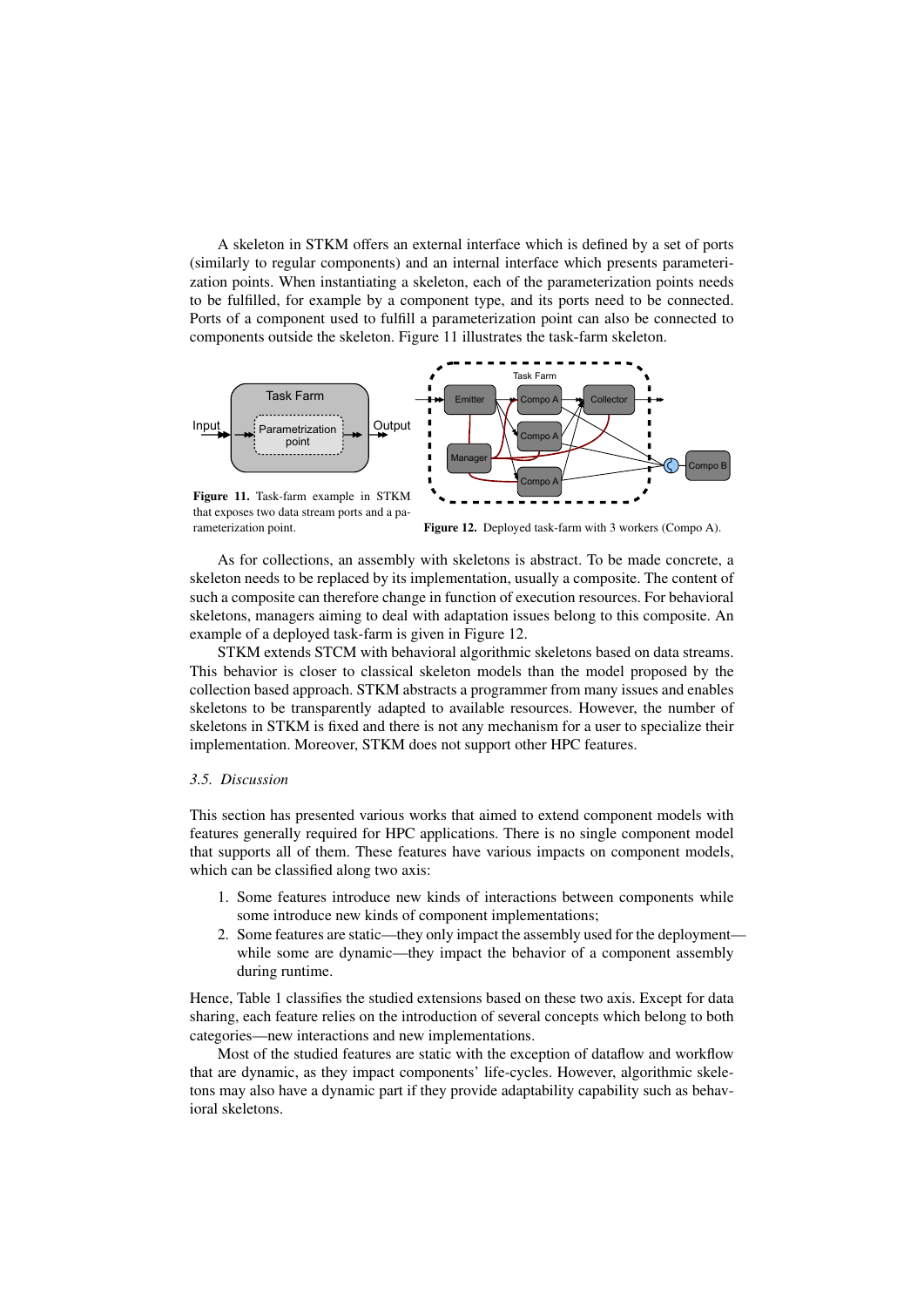|                  | Interaction                    | Implementation      | Static†/Dynamic     |
|------------------|--------------------------------|---------------------|---------------------|
|                  | $M \times N$ method invocation |                     |                     |
| <b>SPMD</b>      | between parallel components,   | parallel components | static <sup>+</sup> |
|                  | message passing,               |                     |                     |
|                  | collective communication       |                     |                     |
| Data sharing     | data sharing                   |                     | static <sup>†</sup> |
| Workflow and     | control flow.                  | task-component      | dynamic             |
| dataflow         | data flow                      |                     |                     |
| Task-farm        | method invocation with         | task-farm           | static <sup>+</sup> |
|                  | load-balancing                 |                     |                     |
| Algorithm        | data stream                    | generic             | static†or           |
| <b>Skeletons</b> |                                | composites          | dynamic*            |

Table 1. New interactions and implementations of component models coming from HPC extensions.

†: Dynamic adaptation is not considered.

\*: Dynamic adaptation based is considered through behavioral skeletons.

## *3.6. Conclusion*

Various HPC related features have already been studied with respect to component models. They increase the abstraction level provided to programmers, hence easing the development of applications. Moreover, they also simplify the adaptation of components to new resources by enabling to change the parameters of a component implementation and/or by promoting a separation of functional and non-functional concerns.

Using these abstraction introduces two main drawbacks. First, as usually, when increasing the level of abstraction, performance relies on the optimization of some application external codes such as the runtime, the code generator—for GRIDCCM—and/or the assembly transformers—for algorithmic skeletons. Hence, it is important that a programmer be able to replace such piece of code for a particular application on a particular resource if needed. Second, all these extensions are a priori incompatible at the model level as well as at the implementation level. Sometimes, even extensions applied to the same component model (such as to CCA or CCM) are not compatible between them, and may introduce incompatibilities with the original component model.

The next section presents a work that aims at providing a framework to define, implement and optimize any kind of static extensions within a unique and coherent component model.

#### 4. High Level Component Model

In this section, we first introduce HLCM, stating its purpose and providing an overview. Next, we present the model and  $HLCM_i$ , a proof-of-concept implementation. Finally, the usefulness of HLCM is evaluated based on how well it expresses the previously presented HPC features.

## *4.1. Introduction*

The previous section has shown that two kinds of concept are used to support HPC features: i) new kinds of component implementations and ii) new kinds of interactions.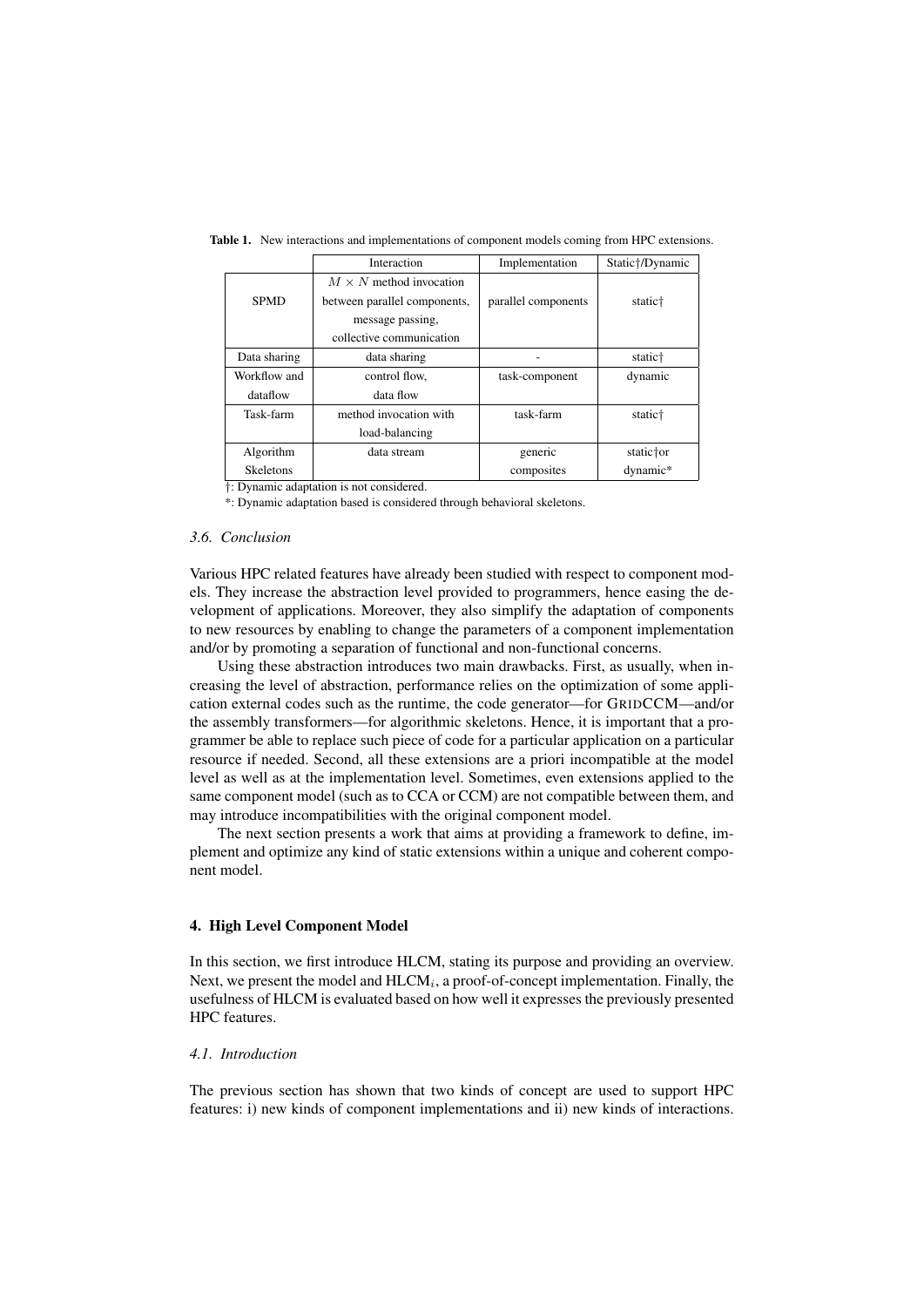Component implementation kinds can be seen as various algorithmic skeletons. Hence, a mechanism that enables higher order assembly description is needed to let users define new skeletons. Such a mechanism can be based on genericity [28]. However, as the value of a generic parameter could also be used to define composite content, the model needs to support genericity through meta-programming similar to templates in  $C++[1]$ .

For the support of new kinds of interactions, a solution based on connector introduced in architecture description languages—seems very promising. A connector exposes roles that can be fulfilled by ports. They are intrinsically generic as ports are used as parameters. However, connectors have not been previously defined in hierarchical component models. Based on this analysis, a model named *High Level Component Model* (HLCM) has been proposed [12].

## *4.2. HLCM Overview*

HLCM is an abstract component model that supports hierarchy, genericity and connectors [12]. It is an abstract model as it does not specify the primitive elements of the model (primitive component implementations, generators and port types which are introduced hereafter); primitive elements are instead specified by *specializations* of HLCM such as HLCM/CCM. In HLCM/CCM, primitive components are CCM components and primitive connectors are the CCM connections (use/provides and events). This makes it possible to take advantage of HLCM using various underlying execution models or *backends*.

Genericity has been introduced in HLCM using the approach described in [11]. All types of the model are generic (i.e. accept other types as parameter). The implementations of these types can either implement the whole generic type or be restricted to a given set of generic parameters. HLCM supports meta-programming with constructs such as static conditionals and loops evaluated at compilation time.

The meta-model of HLCM has been described in the ECORE language of the Eclipse Modeling Platform (EMF). As for any instances of ECORE meta-models, HLCM applications can be described in the OMG XML Metadata Interchange (XMI) dialect. This syntax is however not human-friendly: examples in this section are described in a dedicated HLCM textual syntax as well as in an informal graphical syntax.

## *4.2.1. Model Elements*

The basis of HLCM is a generic hierarchical component model with connectors. The main elements of HLCM are components, connectors, port types, bundles and connection adaptors. Components and connectors are implemented respectively by component implementations and generators.

A component in HLCM is a black-box, locus of computation. It exposes a set of named interaction points and has one (or more) implementation(s). These points of interaction are not ports but *open connections*: an open connection is a connector instance with some roles fulfilled by the component and some roles remaining open to let the component be connected to other components.

A connector in HLCM represents a kind of interaction. It exposes a set of named roles and has one (or more) implementation(s). Connector instances are called **connec**tions and connector implementations are called generators [26]. Interactions in assemblies are described by merging two or more connections of the same type (connector). The result of a merge is a new connection whose roles are fulfilled by the union of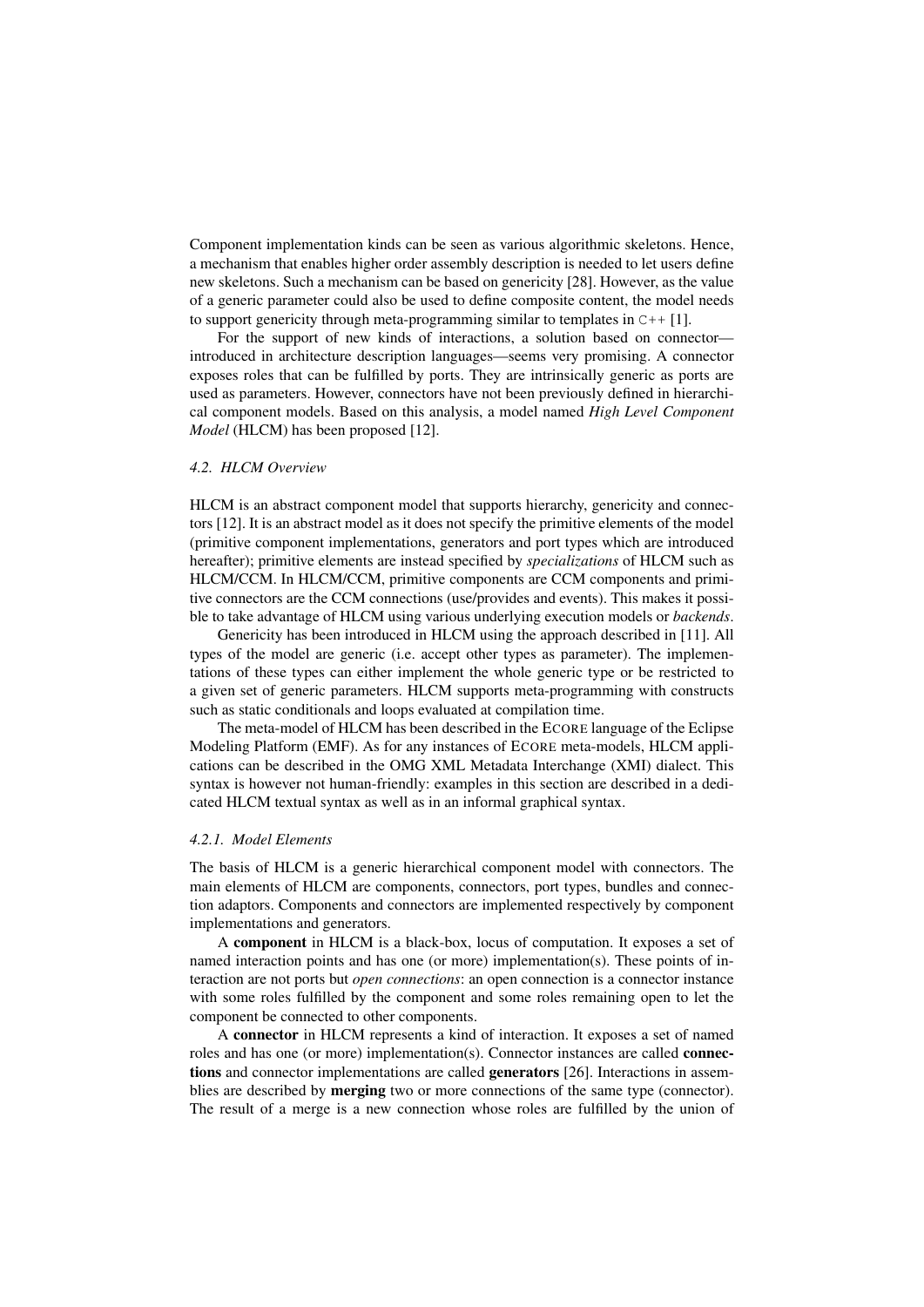#### *i) Textual representation*

{

}

*ii) Expanded view (connections are not merged)*





*iii) Compact view (connections are merged)*



Figure 13. Three representations of a composite implementation of a component aComponent. It contains two internal component instances  $c1$  and  $c2$  connected through the merging of the two open connections c1.ocB and c2.ocC. It exposes the open connection c1.ocA as its own ocA.



Figure 14. Example of a generator implementing the UseProvide connector by inserting a proxy component for logging purposes. Ports fulfilling the roles of a UseProvide connection are used to fulfill roles of the client and server exposed connections using the *+=* operator.

their corresponding roles in the merged connections. Connections can be closed or open. Closed connections are connections that can not be merged anymore, i.e. connections internal to an assembly. Open connections are connections that are or can be further merged, *i.e.* connections exposed in the interface of components.

A generator can impose constraints on the generic parameters of the connector it implements (i.e. the type of the ports) as any implementation of a generic type. In addition, it can also impose constraints amongst a set specific to the specialization. This can for example be used to constraint locality of the component instances exposing the ports.

A bundle groups multiple connections into a single entity. Connection adaptors enable (open) connection polymorphism. A connection adaptor can adapt an (open) connection exposed by a component whose actual type does not match the type declared in the component interface.

## *4.3. Behavior of HLCM Elements*

The specifications of HLCM are based on a model-driven engineering (MDE) approach [34]: the behavior of HLCM applications is based on the specification of a model transformation that puts HLCM applications in equivalence with applications of the underlying execution model. The behavior of an HLCM application is defined as being that of the equivalent application of the underlying model.

An HLCM application is defined by the set of HLCM elements it contains: components, connectors, generators, port types and connection adaptors and by the component used as the root of the application. To map it into a primitive application, which can then be executed, it should be transformed into an assembly which only contains primitive components, primitive ports, and primitive connections. In the case of the HLCM/CCM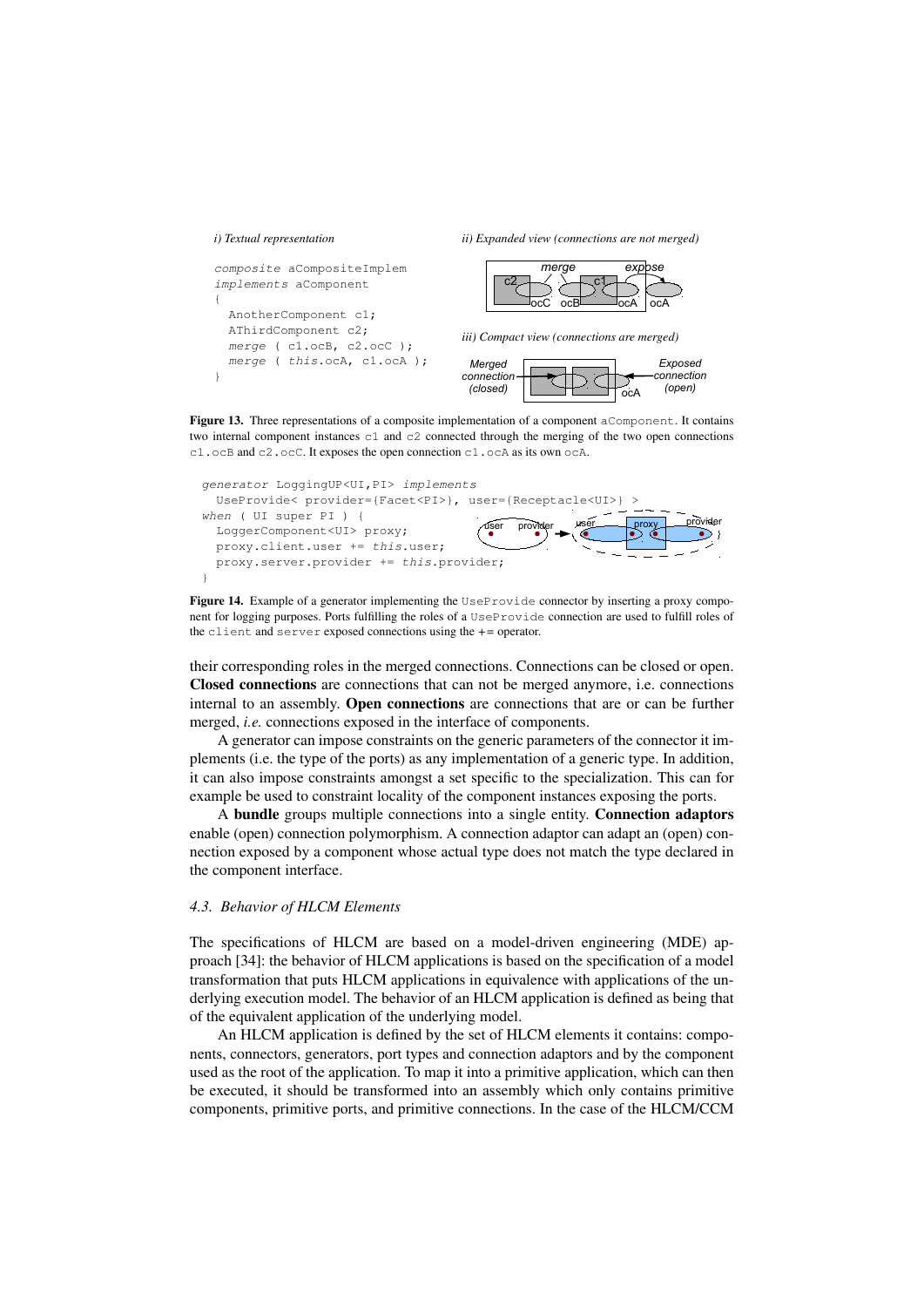specialization for example, this means that HLCM/CCM applications are transformed into plain CCM applications.

As a first step of the transformation, the approach described in [11] is applied, to support genericity. The rest of the transformation is straight forward: i) the implementations of the various component instances and connectors are chosen amongst the available choices; ii) in the case of composite implementations, their content is exposed so as to form a flat assembly. The process is repeated until all non-primitive elements are implemented. Since composite implementations are opened and only their content is used, ultimately all elements have primitive implementations and thus form an application of the underlying execution model.

This transformation is however non-deterministic as it does not specify how the choices of connections and implementations are made. There can therefore be multiple distinct applications of the underlying execution model in equivalence with a single HLCM application. In this case, each of these primitive applications defines a valid behavior of the HLCM application. If a transformation does not result in such a primitive application, the initial HLCM application is declared invalid.

## *4.4. HLCM*<sup>i</sup> *, an Implementation of HLCM*

In order to evaluate HLCM and its specializations, a set of proof-of-concept implementations of HLCM have been developed. These implementations are themselves built as assemblies of the Low Level Component Model JAVA ( $LLCM<sub>j</sub>$ ), a plain JAVA backend for  $HLCM<sub>i</sub>$ . To solve the bootstrap problem, these assemblies are hard-coded in JAVA and do not take advantage of the HLCM assembly language. The components shared by the various HLCM implementations form a framework known as  $HLCM<sub>i</sub>$ . The implementation relies on the tools provided as part of the Eclipse Modeling Framework (EMF).

In addition to the  $LLCM$ <sub>i</sub> specialization of HLCM, HLCM<sub>i</sub> supports HLCM specializations (i.e. backends) to  $LLCM_{cpp}$ , a C++ variation of  $LLCM$ <sub>j</sub>, CCM, and Charm++ [22]. The remaining of this section deals with some evaluations based on the CCM specialization of HLCM.

## *4.5. Evaluation: Defining Parallel Paradigms in HLCM*

Section 3 has dealt with four types of parallel extensions to component models: SPMD with  $M \times N$  and collective communications, data sharing, workflow and algorithmic skeleton (task-farm). HLCM enables meta-programming. Hence, HLCM by construction supports algorithmic skeletons. For example, it is straightforward to define a task-farm in HLCM by letting the number of instances as well as the component implementing the request transport policy be parameters of a composite.

On the contrary, HLCM is not dynamic. Hence, workflows are not directly supported in HLCM. However, it seems possible to apply the same approach as for STCM [13] to HLCM with the difficult point of handling model adaptation on the fly.

This section provides an overview on the two remaining parallel extensions: SPMD with  $M \times N$  and collective communications, and data sharing. More details can be found in [12]. Let us start with data sharing.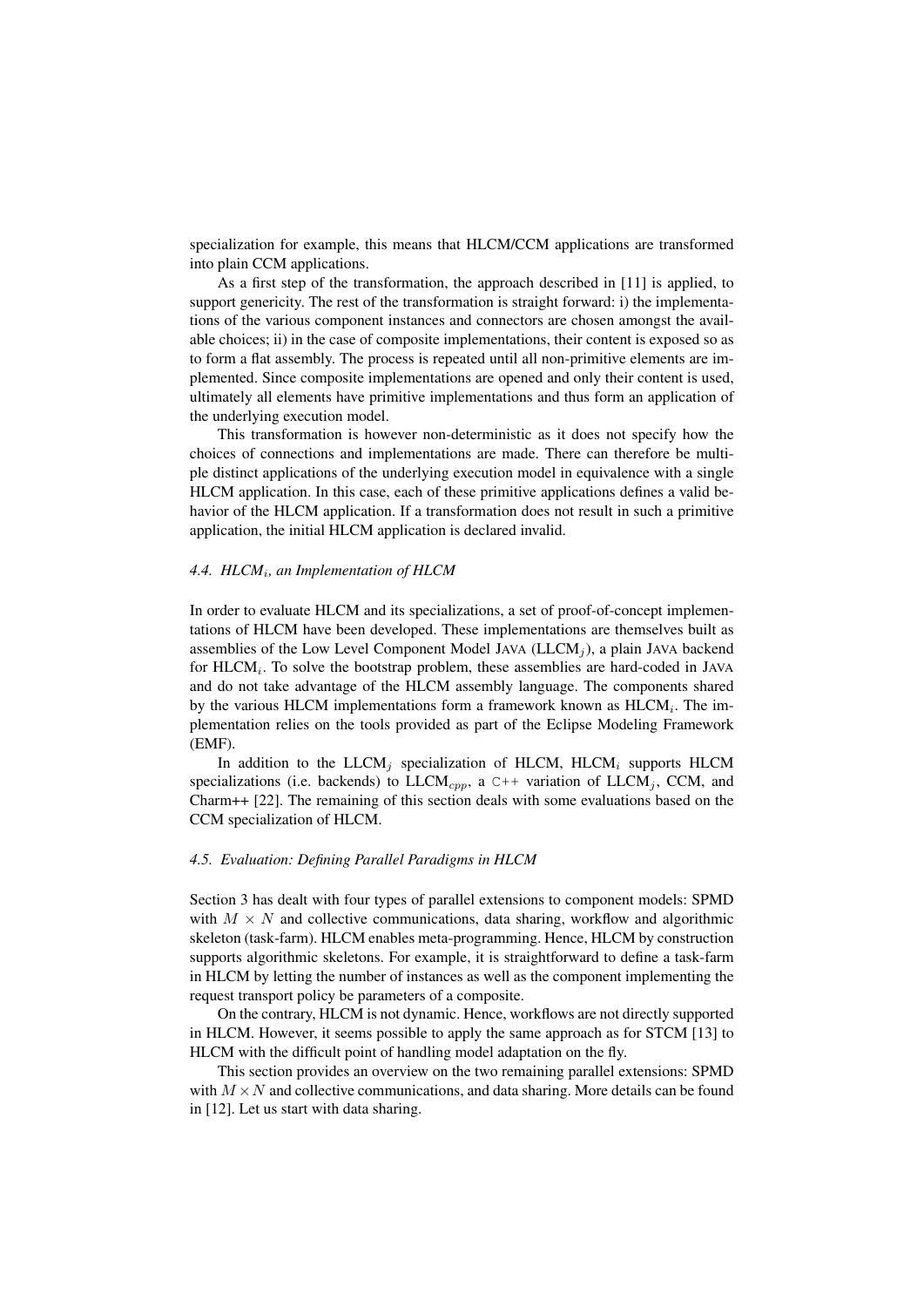```
component MemoryAccessor exposes {
   SharedMem<access={ LocalReceptacle<DataAccess> }> memory;
\left\{ \right.
```
Figure 15. Declaration of a component MemoryAccessor exposing a connection memory that can be used to access the shared memory.

#### *i) Textual representation*

*ii) Graphical representation*

```
composite CompositeAccessorImpl
implements MemoryAccessor {
 MemoryAccessor c1;
 MemoryAccessor c2;
 merge(this.memory, c1.memory, c2.memory);
}
```


Figure 16. The CompositeAccessorImpl composite merges the c1.memory and c2.memory into a single connection exposed as this.memory.

## *4.5.1. Data Sharing in HLCM*

The shared memory interaction has been defined in HLCM/CCM using an approach inspired by [7]. It is provided by SharedMem, a connector with a single role: access.

For accessing the shared memory from primitive components, an object interface DataAccess is defined: it contains methods to retrieve a pointer to the shared memory and to acquire/release read/write privileges. This interface is not aimed to be remotely accessed as it returns a local pointer to manipulate to data. As a result this interface can be correctly used only by components located in the same address space (process). To support such constraints, two primitive ports— LocalReceptacle and LocalFacet—of the HLCM/CCM backend are used. These port types behave exactly like the usual CCM Receptacle and Facet except that they impose a process collocation constraint between the involved component instances in the resulting assembly.

A component can therefore safely access the shared memory through a port of type LocalReceptacle<DataAccess> used to fulfill the access role of a SharedMem connection as shown in Figure 15. A composite component implementation containing multiple instances of such a component, as shown in Figure 16, can both specify that i) its internal instances access the same shared memory and ii) external members of the composite can also access the same shared memory by exposing the connection.

Two straightforward generators implementing the SharedMem connector have been developed. A first generator simply inserts an internal component in charge of the memory. This implementation imposes a process collocation constraint between each component instance accessing the connector and the store instance, effectively requiring all accessors to be in the same process.

A second generator supports distributed shared memory by inserting for each accessor an instance of a component delegating the calls to JUXMEM [6], a distributed shared memory implementation.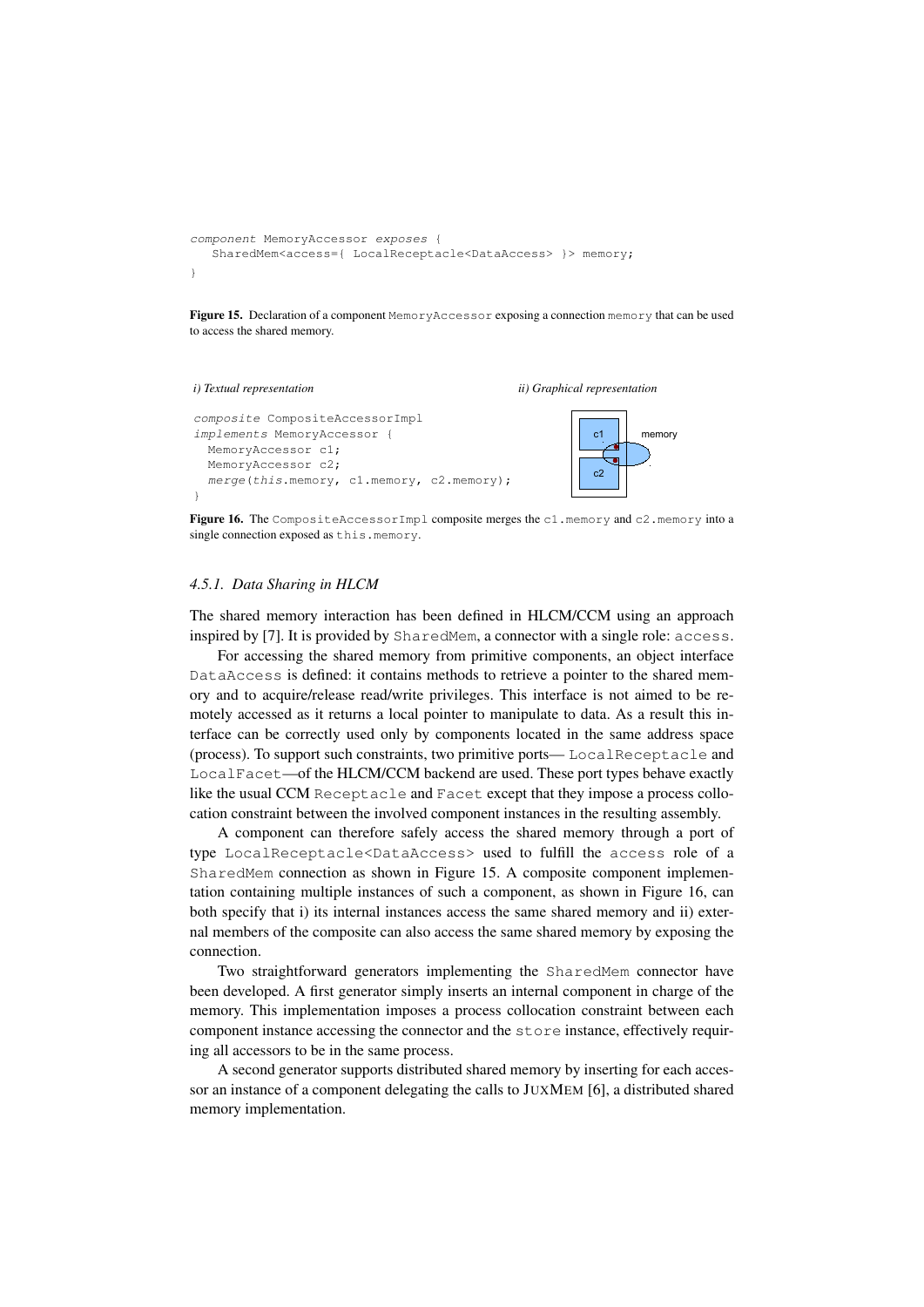```
bundle PFacet<Integer N, interface I> {
  each(i:[1..N]) { UseProvide<provider={ Facet<I> }> part[i]; }
}
```
Figure 17. Definition of the PFacet bundle port type. It contains N UseProvide connections named part whose each provider roles has to be fulfilled by a Facet<I>port.



Figure 18. A parallel UseProvide connection implemented by the MxN generator. Distributor component instances (Udist and Pdist) are inserted for each participant on the user and provider sides. These instances are connected to all those of the opposite side.

#### *4.5.2. Parallel Method Invocations in HLCM*

Unlike shared memory, the support for parallel method invocations [32] does not require the introduction of a new connector: the  $UseProville$  connector already supports method invocations. Two bundles are however introduced: PFacet whose definition is presented in Figure 17 and the symmetrical PReceptacle. We make the choice that supporting parallel method invocations means supporting the case where these bundles fulfill the user or provider roles of a UseProvide connection.

A MxN generator that implements UseProvide connections whose roles are fulfilled by a PFacet and a PReceptacle has been implemented. An example of connection implemented by this generator is presented in Figure 18. This enables an efficient support of  $M \times N$  connections—as shown in Section 4.6—with data redistribution management on the user side, the provider side or even both.

The support for UseProvide connections with only one of the roles filled by a parallel port and the other filled by a sequential port is supported by two connection adaptors. The Scatter adaptor whose definition is presented in Figure 4.5.2 supports a connection whose user role is filled by a PReceptacle as if they were filled by a sequential Receptacle. It contains a component (Distributor) in charge of distributing the data connected to all the part sub-connections of the bundle and exposing an open connection with a sequential Receptacle used as result of the adaptation. A Gather adaptor supports the symetrical case for a provider role.

## *4.6. Analysis*

Both shared memory and parallel user/provide connections have been used to compile versions of synthetic applications with a degree of parallelism varying from 1 to 1000 components. The compilation time varies between three and seven seconds on a standard laptop. This is acceptable when compared to the 50 seconds required to compile the primitive components of the examples on the same machine or the deployment time of a distributed CCM application that is usually in tens of seconds on Grid'5000, a distributed testbed.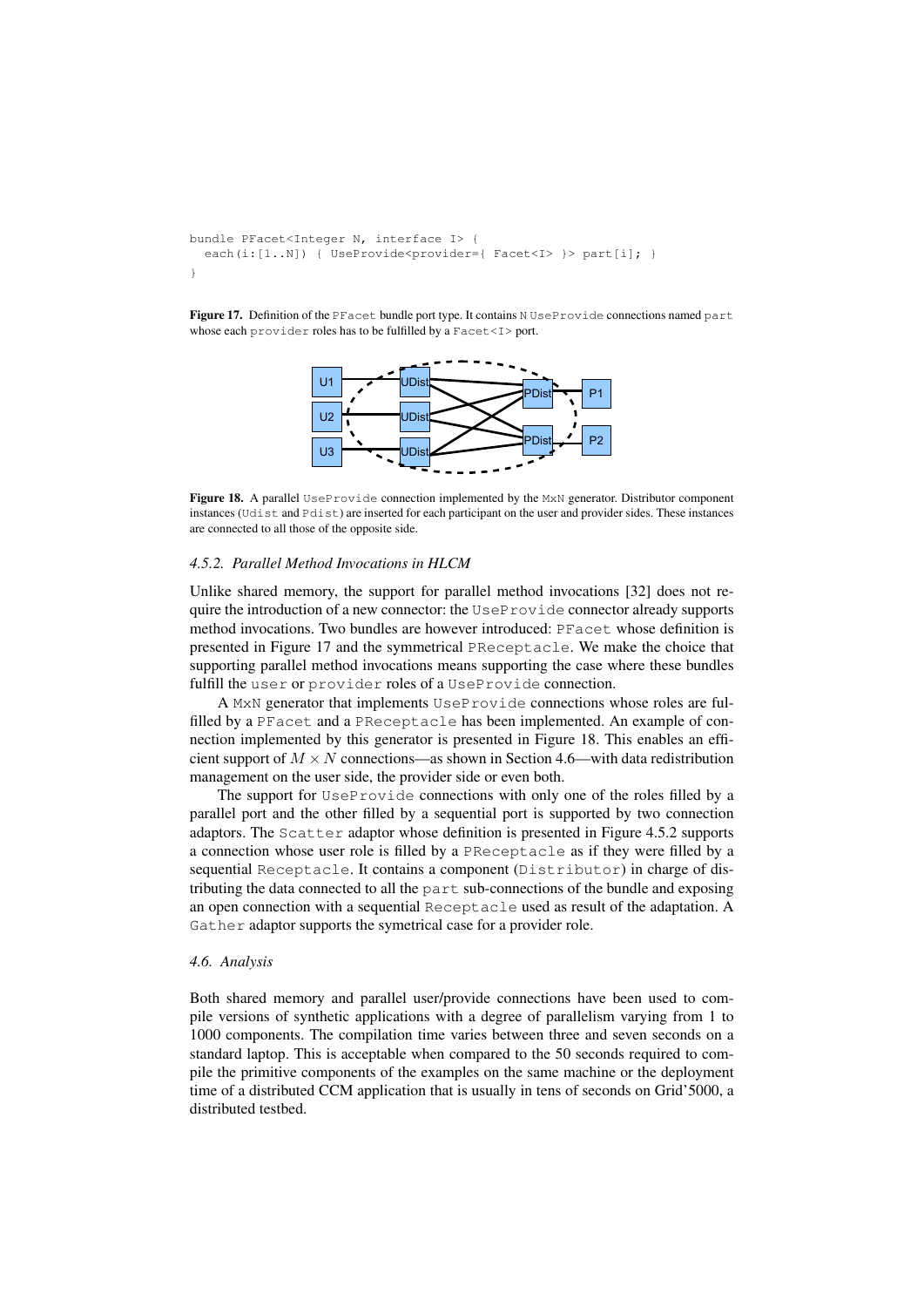

Figure 20. HLCM-based implementation of a 3x4 parallel method invocation vs PACO++, a dedicated environment,

Figure 19. Definition of the Scatter adaptor. on a 1 Gb/s switched cluster.

In the case of shared memory interactions, we have seen that HLCM makes it possible to expose a single open connection whether the component is sequential or a composite containing multiple instances participating in the connection as shown in Figure 16.

Similarly, for parallel method invocation interactions, a component exposing an UseProvide<user={Receptacle<Matrix>}> open connection can be sequential or parallel thanks to the mechanism of connection adaptors. In the latter case, a parallel implementation shall expose an open connection whose actual type is UseProvide<user={PReceptacle<N, MatrixPart>}>. Thus, a component sequentializing the interaction is automatically inserted only if required by an adaptor.

With respect to performance, there is a unique connection involving (directly after transformation) all the participants. Hence, it is possible to choose the best implementation of the connection with no bottleneck. For example, if both components involved in a method invocation are parallel, the MxN generator is used rather than using the two connection adaptors that would sequentialize the interactions.

Therefore, the achievable performance are good as shown in Figure 20. This figure compares HLCM/CCM to PACO++ [33], a dedicated environment efficiently handling  $M \times N$  communication used within GRIDCCM. This experiment has been conducted on a cluster of the Grid'5000 French experimental platform. As can be seen, the HLCM version achieves performance comparable to the PACO++ version.

## 5. Conclusion

To face the increase in complexity of both hardware and software, it is important to propose programming abstraction that will ease development without impacting performance. Software component models have been studied a lot in non-HPC fields. They appear very promising, provided they are able to deal with HPC features. Therefore, several works have proposed component models with some specific extensions towards HPC applications, which includes parallel component,  $M \times N$  communications, data sharing, algorithmic skeletons, etc. They confirm the relevance of component models for handling code composition in HPC applications. However, none of them provides all the desired features at the same time.

High Level Component Model (HLCM) is an attempt to coherently combine into a unique model all these features. To be more accurate, it provides concepts such as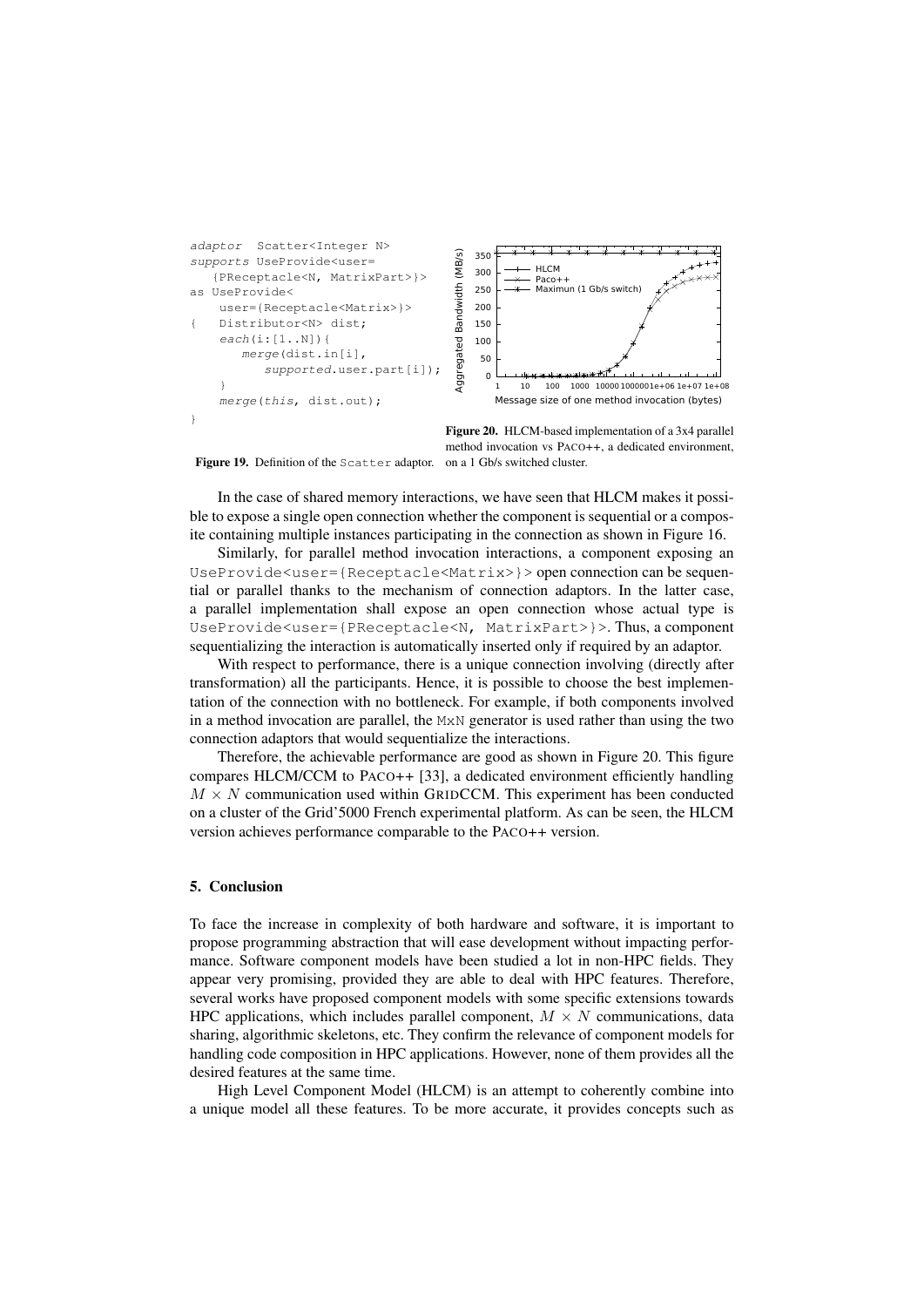components, connectors, genericity, open connections, bundle and connection adaptors that enable to deal with adaptable HPC features. While it should be able to deal with dynamic applications, such as workflows, it has yet to be proved.

Several issues still need to be resolved. First, while HLCM offers several choices of component and connector implementation, algorithms that will automatically select the best choices with respect to a given optimization criteria have yet to be developed. Second, component models need to be validated not only for handling application dynamicity (such as workflows) but also resource dynamicity. For example, an application could reconfigure itself to adapt to resource failure. Last, component models currently have a quite simple relationship with primitive programming languages as primitive components are mainly assumed to be sequential. Hence, relationships between component models and parallel languages, such as OpenMP, need further research to understand how to efficiently compose codes written with distinct parallel languages.

#### References

- [1] D. Abrahams and A. Gurtovoy. *C++ Template Metaprogramming: Concepts, Tools, and Techniques from Boost and Beyond (C++ in Depth Series)*. Addison-Wesley Professional, 2004.
- [2] M. Aldinucci, H. Bouziane, M. Danelutto, and C. Pérez. Towards Software Component Assembly Language Enhanced with Workflows and Skeletons. In *Joint Workshop on Component-Based High Performance Computing and Component-Based Software Engineering and Software Architecture (CBHPC/COMPARCH 2008)*, 14-17 October 2008.
- [3] M. Aldinucci, S. Campa, M. Danelutto, M. Vanneschi, P. Kilpatrick, P. Dazzi, D. Laforenza, and N. Tonellotto. Behavioural Skeletons in GCM: Autonomic Management of Grid Components. In *Proc. of Intl. Euromicro Parallel Distributed and network-based Processing (PDP)*, pages 54–63, Toulouse, France, feb 2008. IEEE.
- [4] B. A. Allan, R. Armstrong, D. E. Bernholdt, F. Bertrand, K. Chiu, T. L. Dahlgren, K. Damevski, W. R. Elwasif, T. G. W. Epperly, M. Govindaraju, D. S. Katz, J. A. Kohl, M. Krishnan, G. Kumfert, J. W. Larson, S. Lefantzi, M. J. Lewis, A. D. Malony, L. C. McInnes, J. Nieplocha, B. Norris, S. G. Parker, J. Ray, S. Shende, T. L. Windus, and S. Zhou. A Component Architecture for High-Performance Scientific Computing. *International Journal of High Performance Computing Applications*, 20(2):163–202, 2006.
- [5] F. André, G. Gauvrit, and C. Pérez. Dynamic Adaptation of the Master-Worker Paradigm. In *IEEE 9th International Conference on Computer and Information Technology*, Xiamen Chine, October 2009.
- [6] G. Antoniu, L. Bougé, and M. Jan. JUXMEM: An Adaptive Supportive Platform for Data Sharing on the Grid. *Scalable Computing: Practice and Experience*, 6:45–55, Nov. 2005.
- [7] G. Antoniu, H. L. Bouziane, L. Breuil, M. Jan, and C. Pérez. Enabling Transparent Data Sharing in Component Models. In *6th IEEE International Symposium on Cluster Computing and the Grid (CCGRID)*, pages 430–433, Singapore, May 2006.
- [8] G. Antoniu, H. L. Bouziane, M. Jan, C. Pérez, and T. Priol. Combining Data Sharing with the Master– Worker Paradigm in the Common Component Architecture. *Cluster Computing*, 10(3):265 – 276, 2007.
- [9] F. Baude, D. Caromel, C. Dalmasso, M. Danelutto, V. Getov, L. Henrio, and C. Pérez. GCM: A Grid Extension to FRACTAL for Autonomous Distributed Components. *Special Issue of Annals of Telecommunications: Software Components – The Fractal Initiative*, 64(1):5, 2009.
- [10] J. Bigot and C. Pérez. Enabling Collective Communications between Components. In *CompFrame '07: Proceedings of the 2007 symposium on Component and framework technology in high-performance and scientific computing*, pages 121–130, New York, NY, USA, 2007. ACM Press.
- [11] J. Bigot and C. Pérez. Increasing Reuse in Component Models through Genericity. In *Proceedings of the 11th International Conference on Software Reuse, ICSR '09*, LNCS, pages 21–30, Falls Church, Virginia, USA, Oct. 2009. Springer-Verlag.
- [12] J. Bigot and C. Pérez. Enabling Connectors in Hierarchical Component Models. Research Report RR-7204, INRIA, August 2010.